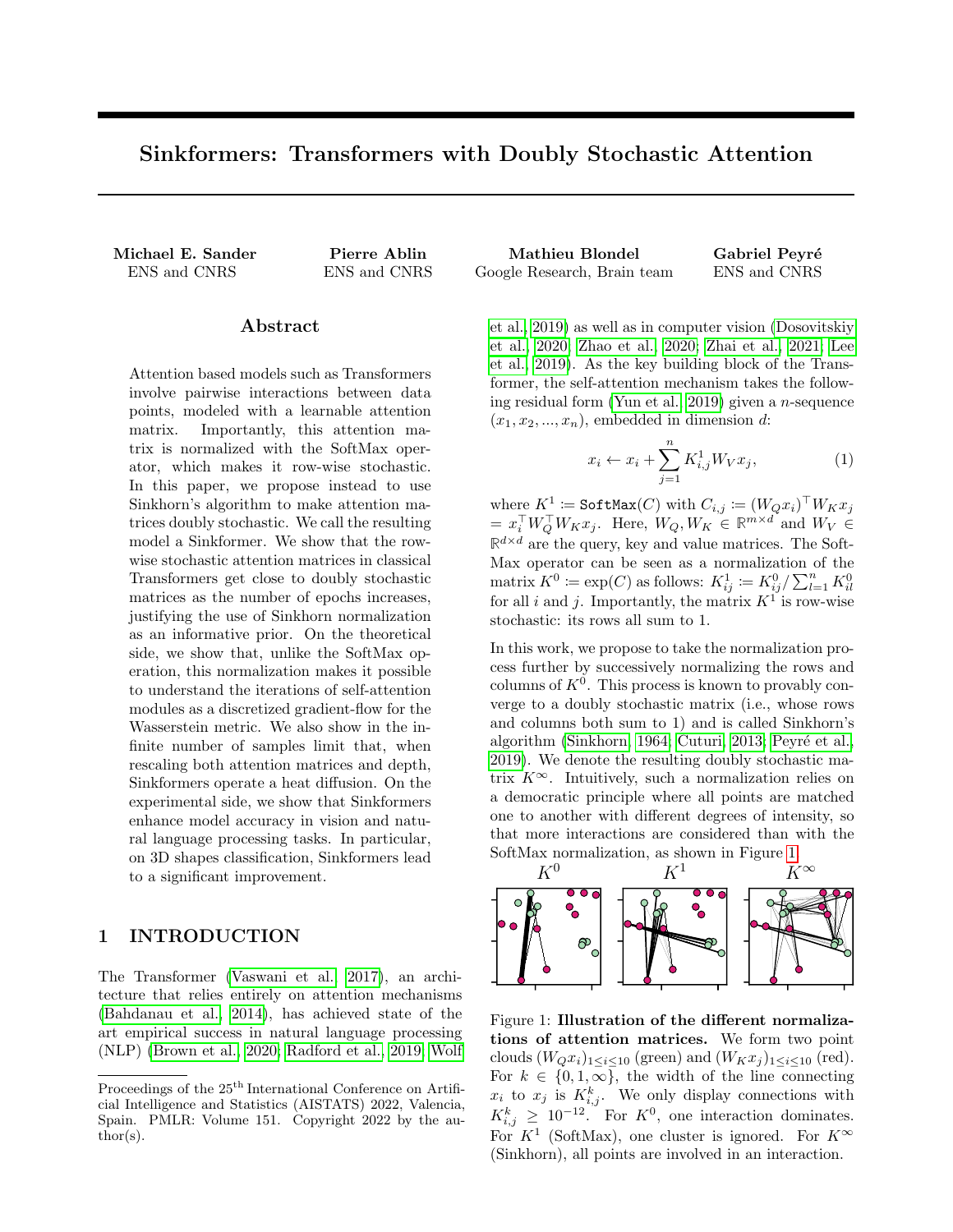We call our Transformer variant where the SoftMax is replaced by Sinkhorn a Sinkformer. Since Sinkhorn's first iteration coincides exactly with the SoftMax, Sinkformers include Transformers as a special case. Our modification is differentiable, easy to implement using deep learning libraries, and can be executed on GPUs for fast computation. Because the set of rowwise stochastic matrices contains the set of doubly stochastic matrices, the use of doubly stochastic matrices can be interpreted as a prior. On the experimental side, we confirm that doubly stochastic attention leads to better accuracy in several learning tasks. On the theoretical side, doubly stochastic matrices also give a better understanding of the mathematical properties of self-attention maps.

To summarize, we make the following contributions.

- We show empirically that row-wise stochastic matrices seem to converge to doubly stochastic matrices during the learning process in several classical Transformers (Figure [2\)](#page-2-0). Motivated by this finding, we then introduce the Sinkformer, an extension of the Transformer in which the SoftMax is replaced by the output of Sinkhorn's algorithm. In practice, our model is parametrized by the number of iterations in the algorithm, therefore interpolating between the Transformer and the Sinkformer.
- On the theoretical side, we show that Transformers and Sinkformers can be viewed as models acting on discrete distributions, and we show under a symmetry assumption that Sinkformers can be seen in the infinite depth limit as a Wasserstein gradient flow for an energy minimization (Proposition [2\)](#page-4-0). We also show that the classical Transformer with the Soft-Max operator cannot be interpreted as such a flow (Proposition [3\)](#page-4-1). To the best of our knowledge, this is the first time such a connection is established. We also prove that in the infinite number of particles limit (when  $n$  goes to infinity), the iterations of Sinkformers converge to the heat equation (Theorem [1\)](#page-5-0), while the corresponding equation for Transformers is nonlinear and nonlocal (Proposition [4\)](#page-5-1).
- On the experimental side, we show that Sinkformers lead to a significant accuracy gain compared to Transformers on the ModelNet 40 3D shapes classification task. We then demonstrate better performance of Sinkformers on the NLP IMDb dataset for sentiment analysis and IWSLT'14 German to English neural machine translation tasks. Sinkformers also achieve a better accuracy than Vision Transformers on image classification tasks. Therefore, the proposed method is capable of enhancing the performance of transformers in a wide range of applications.

# 2 BACKGROUND AND RELATED WORK

Transformers. Proposed by [Vaswani et al.](#page-10-0) [\(2017\)](#page-10-0), the Transformer is a fully attention-based architecture. Originally designed to process sequences for natural language processing (NLP), many variants have since been developed such as Vision Transformers [\(Dosovit](#page-8-2)[skiy et al., 2020;](#page-8-2) [Zhai et al., 2021\)](#page-10-3), Set Transformers [\(Lee et al., 2019\)](#page-9-1) or Point Cloud Transformers [\(Zhao](#page-10-2) [et al., 2020\)](#page-10-2). The Transformer and its variants are based on an encoder-decoder structure, where the decoder can have a more or less complex form. The encoder is fully self -attention based. After embedding and concatenating with positional encoding the original input sequence, the encoder uses a series of residual blocks that iterates relation [\(1\)](#page-0-1) followed by a feed forward neural network applied to each  $x_i$  independently. In its most complex form such as in neural machine translation, the decoder combines a selfattention based mechanisms and a cross attention one, meaning that it is given access to the encoder via another multi-head attention block.

Sinkhorn and Attention. To the best of our knowledge, using Sinkhorn's algorithm in Transformers has been done once in a different context [\(Tay](#page-10-6) [et al., 2020\)](#page-10-6). The authors propose to learn efficient and sparse attention using a differentiable algorithm for sorting and rearranging elements in the input sequence. For this purpose, they introduce a sorting network to generate a doubly-stochastic matrix (that can be seen as a relaxed version of a permutation matrix) and use it to sort the sequence in a differentiable fashion. [Mialon et al.](#page-9-3) [\(2021\)](#page-9-3) propose an embedding for sets of features in  $\mathbb{R}^d$  based on Sinkhorn's algorithm, by using the regularized optimal transport plan between data points and a reference set. [Nicu](#page-9-4)[lae et al.](#page-9-4) [\(2018\)](#page-9-4) use doubly stochastic attention matrices in LSTM-based encoder-decoder networks but they use Frank-Wolfe or active set methods to compute the attention matrix. None of these works use Sinkhorn on self-attention maps in Transformers and provide its theoretical analysis, as we do.

Impact of bi-normalization. Theoretical properties of kernels  $K$ , which attention is an instance of, can also be studied through the operator  $f \mapsto f - \mathcal{K}f$ . Binormalization of kernels over manifolds have already been studied in the literature, on uniform measures [\(Singer, 2006\)](#page-10-7), weighted measures [\(Hein et al., 2007\)](#page-9-5) and in a more general setup with associated diffusion operators [\(Ting et al., 2011\)](#page-10-8). [Milanfar](#page-9-6) [\(2013\)](#page-9-6) proposes to approximate smoothing operators by doubly stochastic matrices using Sinkhorn's updates, leading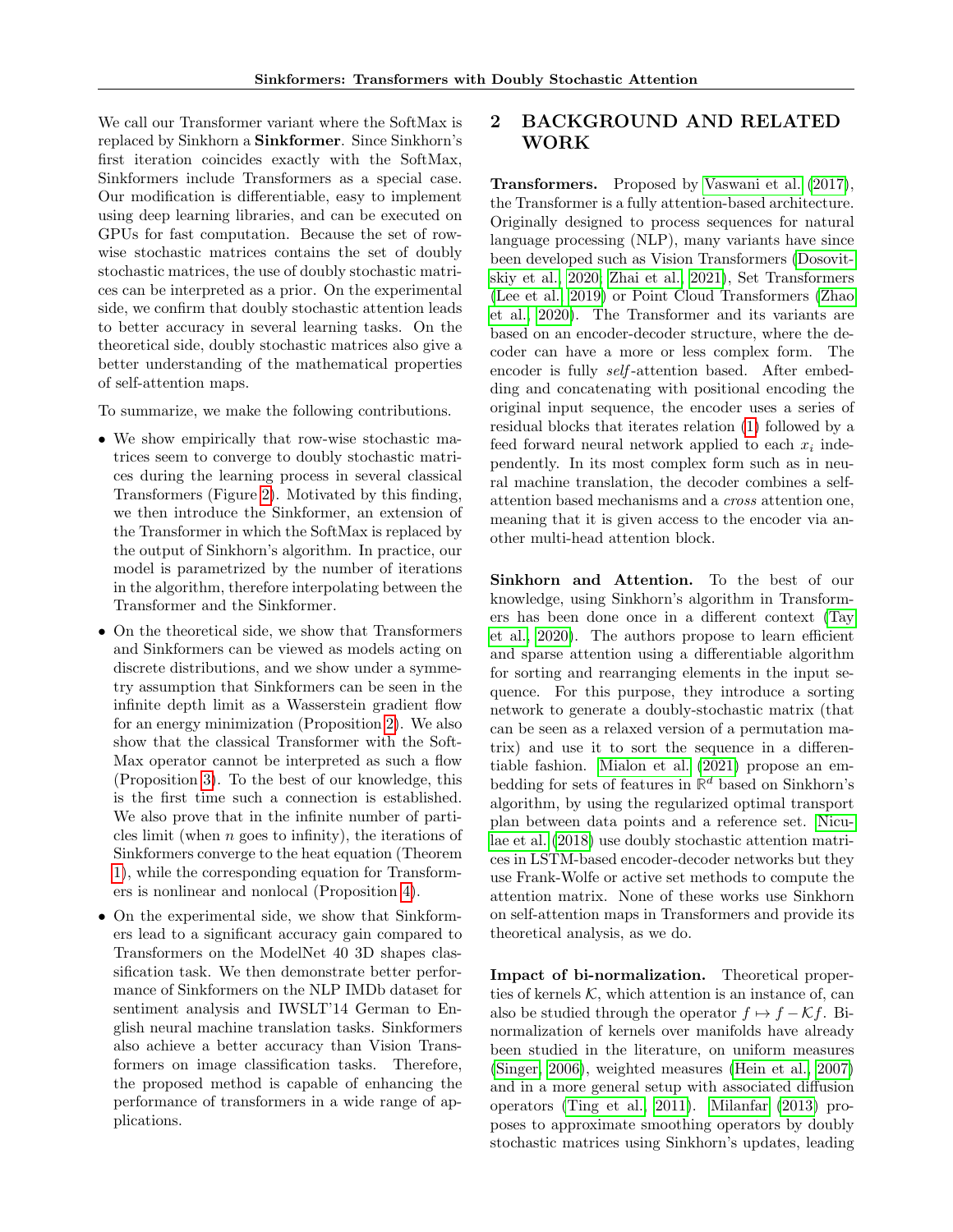to better performance in data analysis and signal processing. Importantly, the works of [Marshall and Coif](#page-9-7)[man](#page-9-7) [\(2019\)](#page-9-7) and [Wormell and Reich](#page-10-9) [\(2021\)](#page-10-9) exactly introduce a normalization that is based on Sinkhorn's algorithm. They prove that this method models a Langevin diffusion and leads to the approximation of a symmetric operator. They also show that convergence to this operator is faster with Sinkhorn normalization than with the SoftMax normalization. In section [5,](#page-5-2) we adopt a similar point of view with a parametrized cost and show that different normalizations result in different partial differential equations (PDEs) in the infinite number of particles limit.

Infinite depth limit. Studying deep residual neural networks (ResNets) [\(He et al., 2016\)](#page-9-8) in the infinitesimal step-size regime (or infinite depth limit) has recently emerged as a new framework for analyzing their theoretical properties. The ResNet equation

$$
x_i \leftarrow x_i + T(x_i) \tag{2}
$$

can indeed be seen as a discretized Euler scheme with unit step size of the ordinary differential equation (ODE)  $\dot{x}_i = T(x_i)$  [\(Weinan, 2017;](#page-10-10) [Chen et al., 2018;](#page-8-4) [Teh et al., 2019;](#page-10-11) [Sun et al., 2018;](#page-10-12) [Weinan et al., 2019;](#page-10-13) [Lu et al., 2018;](#page-9-9) [Ruthotto and Haber, 2019;](#page-9-10) [Sander](#page-9-11) [et al., 2021\)](#page-9-11). In section [4,](#page-3-0) we adopt this point of view on residual attention layers in order to get a better theoretical understanding of attention mechanisms. This is justified by the fact that, for instance, GPT-3 [\(Brown et al., 2020\)](#page-8-1) has 96 layers.

Neural networks on measures. The self-attention mechanism [\(1\)](#page-0-1) acts on sets  $\{x_i\}_i$  where the ordering of the elements does not matter. An equivalent way to model such invariant architectures is to consider them as acting on probability measures or point clouds of varying cardinality [\(De Bie et al.,](#page-8-5) [2019;](#page-8-5) [Vuckovic et al., 2021;](#page-10-14) [Zweig and Bruna, 2021\)](#page-10-15). Specifically, a collection of points  $(x_i)_{1\leq i\leq n}$ , where  $x_i \in \mathbb{R}^d$ , can also be seen as a discrete measure on  $\mathbb{R}^d$ :  $\mu := \frac{1}{n} \sum_{i=1}^n \delta_{x_i} \in \mathcal{M}(\mathbb{R}^d)$ , where  $\mathcal{M}(\mathbb{R}^d)$  is the set of probability measures on  $\mathbb{R}^d$ . A map  $T_\mu$  then acts on  $\mu$  through  $F(\mu) := \frac{1}{n} \sum_{i=1}^n \delta_{T_\mu(x_i)}$ . One notable interest of such a point of view is to consider the evolution of non ordered sets of points. Another is to consider the mean field (or large sample) limit, that is when  $n \to \infty$ , to conduct theoretical analysis [\(Zweig and Bruna, 2021\)](#page-10-15) as when analyzing the SGD properties in the mean-field limit [\(Song et al., 2018\)](#page-10-16).

## 3 SINKFORMERS

We now introduce Sinkformers, a modification of any Transformer by replacing the SoftMax operator in the attention modules by Sinkhorn's algorithm.

Attention matrices during training. In Transformers, attention matrices are row-wise stochastic. A natural question is how the sum over columns evolve during training. On 3 different models and 3 different learning tasks, we calculated the sum over columns of attention matrices in Transformers. We find out that the learning process makes the attention matrices more and more doubly stochastic, as shown in Figure [2.](#page-2-0)



<span id="page-2-2"></span><span id="page-2-0"></span>Figure 2: Sum over columns of attention matrices at different training epochs (color) when training, from left to right, a ViT on MNIST (section [6.4\)](#page-7-0), a fairseq Transformer on IWSLT'14 (section [6.3\)](#page-6-0), and a Point Cloud Transformer on Model Net 40 (section [6.1\)](#page-6-1). The majority of columns naturally sum closely to 1.

Thus, row-wise stochastic attention matrices seem to approach doubly stochastic matrices during the learning process in classical Transformers. Therefore, it seems natural to impose double stochasticity as a prior and study theoretically and experimentally the resulting model. A process to obtain such matrices which extends the SoftMax is Sinkhorn's algorithm.

**Sinkhorn's algorithm.** Given a matrix  $C \in \mathbb{R}^{n \times n}$ , and denoting  $K^0 \in \mathbb{R}^{n \times n}$  such that  $K^0 = \exp(C)$ , Sinkhorn's algorithm [\(Sinkhorn, 1964;](#page-10-5) [Cuturi, 2013;](#page-8-3) Peyré et al., 2019) iterates, starting from  $K^0$ :

<span id="page-2-1"></span>
$$
K^{l+1} = \begin{cases} N_R(K^l) & \text{if } l \text{ is even} \\ N_C(K^l) & \text{if } l \text{ is odd,} \end{cases}
$$
 (3)

where  $N_R$  and  $N_C$  correspond to row-wise and columnwise normalizations:  $(N_R(K))_{i,j} := \frac{K_{i,j}}{\sum_{l=1}^n K_{i,l}}$  and  $(N_C(K))_{i,j} := \frac{K_{i,j}}{\sum_{l=1}^n K_{l,j}}$ . We denote the resulting scaled matrix limit  $K^{\infty}$  := Sinkhorn(C). Note that it is doubly stochastic in the sense that  $K^{\infty} \mathbb{1}_n = \mathbb{1}_n$ and  $K^{\infty}$ <sup>T</sup>  $\mathbb{1}_n = \mathbb{1}_n$ . The operations in [\(3\)](#page-2-1) are perfectly suited for being executed on GPUs [\(Charlier et al.,](#page-8-6) [2021;](#page-8-6) [Cuturi, 2013\)](#page-8-3).

Sinkformers. For simplicity, we consider a one head attention block that iterates equation [\(1\)](#page-0-1). Note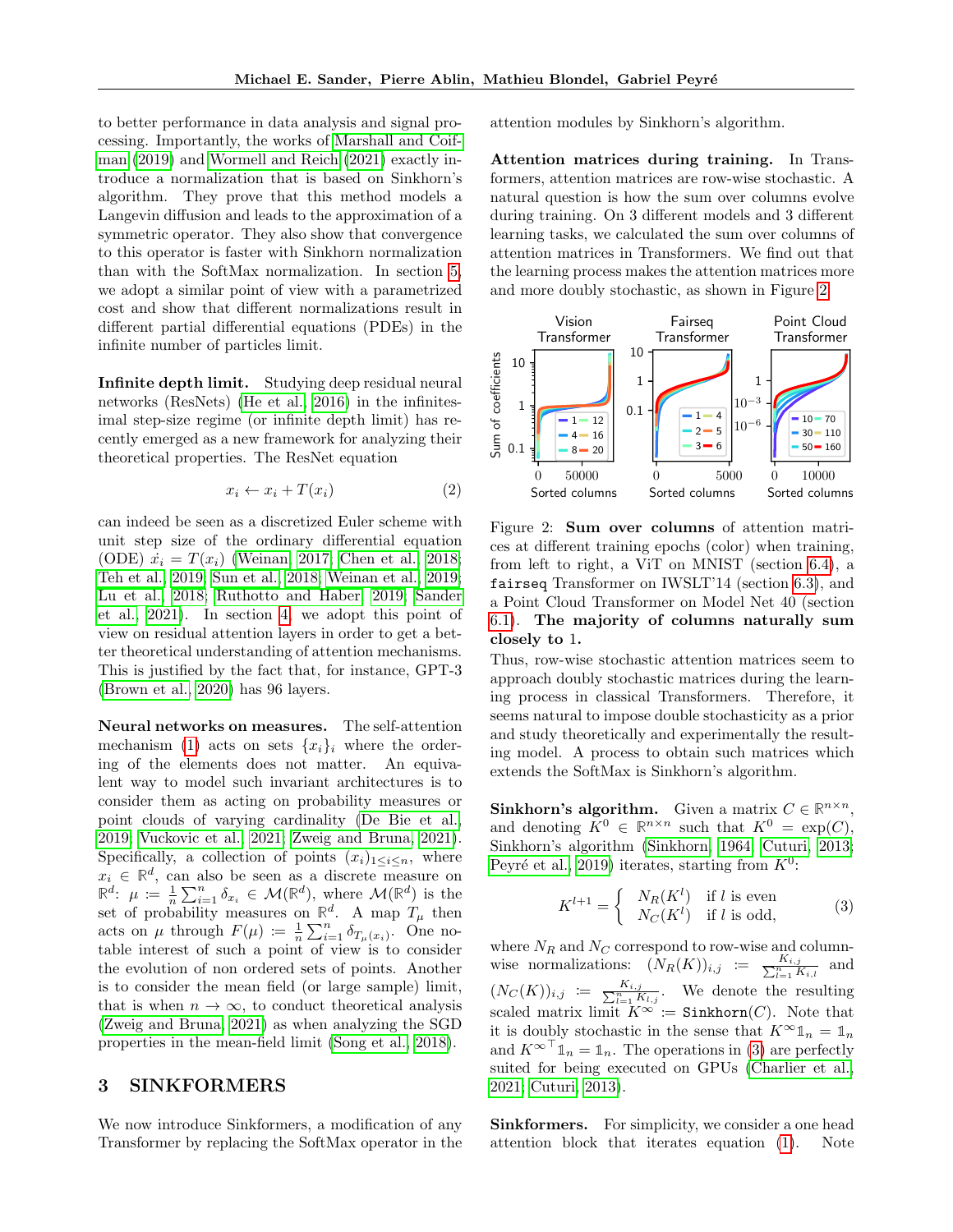that  $K^1 := \text{SoftMax}(C)$  is precisely the output of Sinkhorn's algorithm [\(3\)](#page-2-1) after 1 iteration. In this paper, we propose to take Sinkhorn's algorithm several steps further until it approximately converges to a doubly stochastic matrix  $K^{\infty}$ . This process can be easily implemented in practice, simply by plugging Sinkhorn's algorithm into self-attention modules in existing architectures, without changing the overall structure of the network. We call the resulting drop-in replacement of a Transformer a Sinkformer. It iterates

$$
x_i \leftarrow x_i + \sum_{j=1}^n K_{i,j}^{\infty} W_V x_j.
$$
 (4)

In the next two sections [4](#page-3-0) and [5,](#page-5-2) we investigate the theoretical properties of Sinkformers. We exhibit connections with energy minimization in the space of measures and the heat equation, thereby proposing a new framework for understanding attention mechanisms. All our experiments are described in Section [6](#page-5-3) and show the benefits of using Sinkformers in a wide variety of applications.

Computational cost and differentiation. Turning a Transformer into a Sinkformer simply relies on replacing the SoftMax by Sinkhorn, i.e., substituting  $K^1$  with  $K^{\infty}$ . In practice, we use a finite number of Sinkhorn iterations and therefore use  $K^l$ , where l is large enough so that  $K^l$  is almost doubly stochastic. Doing  $l$  iterations of Sinkhorn takes  $l$  times longer than the SoftMax. However, this is not a problem in practice because Sinkhorn is not the main computational bottleneck and because only a few iterations of Sinkhorn are sufficient (typically 3 to 5) to converge to a doubly stochastic matrix. As a result, the practical training time of Sinkformers is comparable to regular Transformers, as detailed in our experiments.

Sinkhorn is perfectly suited for backpropagation (automatic differentiation), by differentiating through the operations of [\(3\)](#page-2-1). The Jacobian of an optimization problem solution can also be computed using the implicit function theorem [\(Griewank and Walther, 2008;](#page-9-12) [Krantz and Parks, 2012;](#page-9-13) [Blondel et al., 2021\)](#page-8-7) instead of backpropagation if the number of iterations becomes a memory bottleneck. Together with Sinkhorn, implicit differentiation has been used by [Luise et al.](#page-9-14) [\(2018\)](#page-9-14) and [Cuturi et al.](#page-8-8) [\(2020\)](#page-8-8).

Invariance to the cost function. Recall that in practice one has  $C_{i,j} = (W_Q x_i)^\top W_K x_j$ . An important aspect of Sinkformers is that their output is unchanged if the cost is modified with non interacting terms, as the next proposition shows.

<span id="page-3-2"></span>**Proposition 1.** Let  $C \in \mathbb{R}^{n \times n}$ . Consider, for  $(f, g) \in$  $\mathbb{R}^n \times \mathbb{R}^n$  the modified cost function  $\tilde{C}_{i,j} := C_{i,j} + f_i + g_j$ . Then  $Sinkhorn(C) = Sinkhorn(C)$ .

A proof is available in Appendix [A.](#page-11-0) A consequence of this result is that one can consider the cost  $\tilde{C}_{i,j}$  :=  $-\frac{1}{2}||W_Qx_i-W_Kx_j||^2$  instead of  $C_{i,j} = (W_Qx_i)^\top W_Kx_j$ , without affecting  $K^{\infty}$ . A Transformer using the cost  $C$  is referred to as L2 self-attention, and is Lipschitz under some assumptions [\(Kim et al., 2021\)](#page-9-15) and can therefore be used as an invertible model [\(Behrmann](#page-8-9) [et al., 2019\)](#page-8-9). For instance, we use  $\tilde{C}$  in Proposition [4.](#page-5-1)

# <span id="page-3-1"></span><span id="page-3-0"></span>4 ATTENTION AND GRADIENT FLOWS

In this section, we make a parallel between selfattention modules in Sinkformers and gradient flows in the space of measures. We denote  $\mathcal{M}(\mathbb{R}^d)$  the probability measures on  $\mathbb{R}^d$  and  $\mathcal{C}(\mathbb{R}^d)$  the continuous functions on  $\mathbb{R}^d$ . We denote  $\nabla$  the gradient operator, div the divergence, and  $\Delta$  the Laplacian, that is  $\Delta = \text{div}(\nabla)$ .

Residual maps for attention. We consider a onehead attention block operating with different normalizations. We consider the continuous counterparts of the attention matrices seen in the previous section. We denote  $c(x, x') \coloneqq (W_Q x)^\top W_K x'$  and  $k^0 \coloneqq \exp(c)$ . For some measure  $\mu \in \mathcal{M}(\mathbb{R}^d)$ , we define the SoftMax operator on the cost  $c$  by  $k^1(x, x') = \texttt{SoftMax}(c)(x, x') \coloneqq$  $k^0(x,x')$  $\int k^0(x,y)d\mu(y)$ . Similarly, we define Sinkhorn's algorithm as the following iterations, starting from  $k^0 =$  $\exp(c)$ :

$$
k^{l+1}(x, x') = \begin{cases} \frac{k^l(x, x')}{\int k^l(x, y)d\mu(y)} & \text{if } l \text{ is even} \\ \frac{k^l(x, x')}{\int k^l(y, x)d\mu(y)} & \text{if } l \text{ is odd.} \end{cases}
$$

We denote  $k^{\infty}$  := Sinkhorn(c) the resulting limit. Note that if  $\mu$  is a discrete measure supported on a n sequence of particles  $(x_1, x_2, ..., x_n), \mu = \frac{1}{n} \sum_{i=1}^n \delta_{x_i},$ sequence of partners  $(x_1, x_2, ..., x_n)$ ,  $\mu - n \sum_{i=1}^{n} \sigma_{x_i}^1$ ,<br>then for all  $(i, j)$ ,  $k^0(x_i, x_j) = K_{i,j}^0$ ,  $k^1(x_i, x_j) = K_{i,j}^1$ <br>and  $k^{\infty}(x_i, x_j) = K_{i,j}^{\infty}$ , so that  $k^0$ ,  $k^1$  and  $k^{\infty}$  are indeed the continuous equivalent of the matrices  $K^0, K^1$ and  $K^{\infty}$  respectively.

Infinitesimal step-size regime. In order to better understand the theoretical properties of attention matrices in Transformers and Sinkformers, we omit the feed forward neural networks acting after each attention block. We consider a succession of attention blocks with tied weights between layers and study the infinite depth limit where the output is given by solving a neural ODE [\(Chen et al., 2018\)](#page-8-4). In this framework, iterating the Transformer equation [\(1\)](#page-0-1), the ResNet equation [\(2\)](#page-2-2) and the Sinkformer equation [\(4\)](#page-3-1) corresponds to a Euler discretization with step-size 1 of the ODEs

$$
\dot{x}_i = T_\mu(x_i) \text{ for all } i,
$$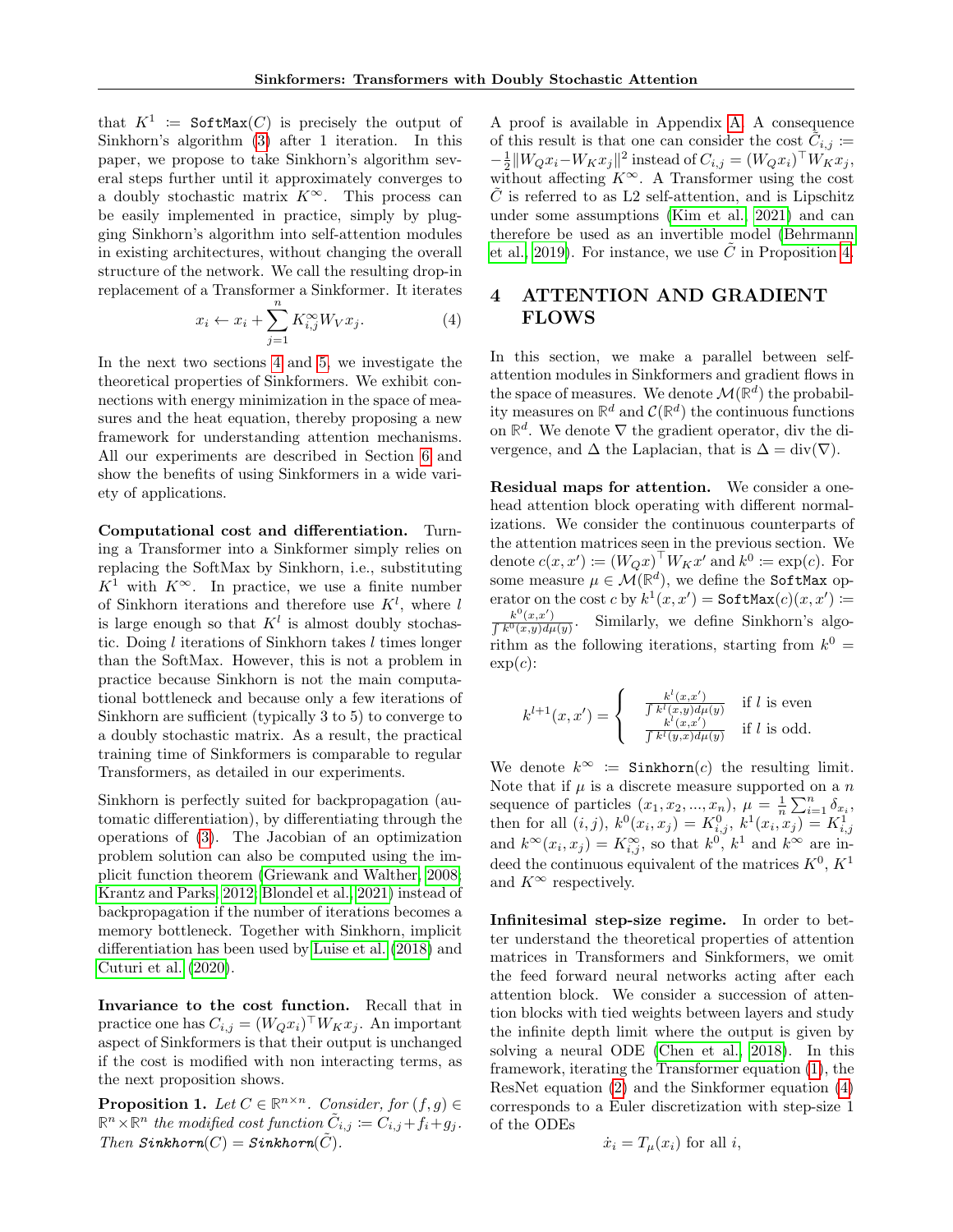where  $x_i(t)$  is the position of  $x_i$  at time t. For an arbitrary measure  $\mu \in \mathcal{M}(\mathbb{R}^d)$ , these ODEs can be equivalently written as a continuity equation [\(Renardy](#page-9-16) [and Rogers, 2006\)](#page-9-16)

$$
\partial_t \mu + \text{div}(\mu T_\mu) = 0. \tag{5}
$$

When  $T_{\mu}$  is defined by the ResNet equation [\(2\)](#page-2-2),  $T_{\mu}$  = T does not depend on  $\mu$ . It defines an advection equation where the particles do not interact and evolve independently. When  $T_{\mu}$  is defined by the Transformer equation [\(1\)](#page-0-1) or Sinkformer equation [\(4\)](#page-3-1),  $T_{\mu}$  has a dependency in  $\mu$  and the particles interact: the local vector field depends on the position of the other particles. More precisely we have in this case  $T^1_\mu(x) = \int k^1(x, x') W_V x' d\mu(x')$  for the Transformer and  $T_{\mu}^{\infty}(x) = \int k^{\infty}(x, x') W_V x' d\mu(x')$  for the Sinkformer. It is easily seen that when  $\mu$  is discrete we recover the operators in equation [\(1\)](#page-0-1) and [\(4\)](#page-3-1).

Wasserstein gradient flows. A particular case of equation [\(5\)](#page-4-2) is when  $T_{\mu}$  is a gradient with respect to the Wasserstein metric  $W_2$ . Let  $\mathcal F$  be a function on  $\mathcal{M}(\mathbb{R}^d)$ . As is standard, we suppose that F admits a first variation at all  $\mu$ : there exists a function  $\frac{\delta \mathcal{F}}{\delta \mu}(\mu)$ such that  $\frac{d}{d\varepsilon}\mathcal{F}(\mu+\varepsilon\rho)|_{\varepsilon=0} = \int \frac{\delta\mathcal{F}}{\delta\mu}(\mu)d\rho$  for every perturbation  $\rho$  [\(Santambrogio, 2017\)](#page-10-17). The Wasserstein gradient of F at  $\mu$  is then  $\nabla_W \mathcal{F}(\mu) := \nabla(\frac{\delta \mathcal{F}}{\delta \mu}(\mu)).$ The minimization of  ${\mathcal F}$  on the space of measures cor-responds to the PDE [\(5\)](#page-4-2) with  $T_{\mu} = -\nabla_W \mathcal{F}(\mu)$ . This PDE can be interpreted as ruling the evolution of the measure  $\mu$  of particles initially distributed according to some measure  $\mu_0$ , for which the positions  $x(t)$  follow the flow  $\dot{x} = -\nabla_W \mathcal{F}(\mu)(x)$ , that minimizes the global energy  $F$ . It corresponds to a steepest descent in Wasserstein space [\(Jordan et al., 1998\)](#page-9-17). In Proposition [2,](#page-4-0) we show in the symmetric kernel case that Sinkformers correspond to a Wasserstein gradient flow for some functional  $\mathcal{F}^{\infty}$ , while Transformers do not.

**Particular case.** An example is when  $T_{\mu}$  does not depend on  $\mu$  and writes  $T_{\mu} = -\nabla E$  where  $E : \mathbb{R}^d \to \mathbb{R}$ . Under regularity assumptions, a solution of [\(5\)](#page-4-2) then converges to a local minimum of  $E$ . This fits in the implicit deep learning framework [\(Bai et al., 2019\)](#page-8-10), where a neural network is seen as solving an optimization problem. A typical benefit of implicit models is that the iterates  $x_i$  do not need to be stored during the forward pass of the network because gradients can be calculated using the implicit function theorem: it bypasses the memory storage issue of GPUs [\(Wang](#page-10-18) [et al., 2018;](#page-10-18) [Peng et al., 2017;](#page-9-18) [Zhu et al., 2017\)](#page-10-19) during automatic differentiation. Another application is to consider neural architectures that include an argmin layer, for which the output is also formulated as the solution of a nested optimization problem [\(Agrawal](#page-8-11) [et al., 2019;](#page-8-11) [Gould et al., 2016,](#page-8-12) [2019\)](#page-8-13).

Flows for attention. Our goal is to determine the PDEs [\(5\)](#page-4-2) defined by the proposed attention maps. We consider the symmetric case, summarized by the following assumption:

<span id="page-4-3"></span><span id="page-4-2"></span>**Assumption 1.** 
$$
W_K^\top W_Q = W_Q^\top W_K = -W_V
$$

Assumption [1](#page-4-3) means we consider symmetric kernels (by imposing  $W_K^\top W_Q = W_Q^\top W_K$ ), and that when differentiating  $x \mapsto \exp(c(x, x'))$ , we obtain  $-\exp(c)W_V$ . We show that, under this assumption, the PDEs defined by  $k^0$  and  $k^{\infty}$  correspond to Wasserstein gradient flows, whereas it is not the case for  $k^1$ . A particular case of imposing  $W_K$ <sup>T</sup> $W_Q = W_Q$ <sup>T</sup> $W_K$  is when  $W_Q = W_K$ . This equality setting is studied by [Kim et al.](#page-9-15) [\(2021\)](#page-9-15), where the authors show that it leads to similar performance for Transformers. Since impos- $\log W_K$ <sup>T</sup> $W_Q = W_Q$ <sup>T</sup> $W_K$  is less restrictive, it seems to be a natural assumption. Imposing  $W_Q^{\top} W_K = -W_V$  is more restrictive, and we detail the expressions for the PDEs associated to  $k^0, k^1, k^\infty$  without this assumption in Appendix [A.](#page-11-0) We have the following result.

<span id="page-4-0"></span>**Proposition 2** (PDEs associated to  $k^0, k^1, k^\infty$ ). Sup-pose Assumption [1.](#page-4-3) Let  $\mathcal{F}^0$  and  $\mathcal{F}^{\infty}$  :  $\mathcal{M}(\mathbb{R}^d) \to \mathbb{R}$ be such that  $\mathcal{F}^0(\mu) \coloneqq \frac{1}{2} \int k^0 d(\mu \otimes \mu)$  and  $\mathcal{F}^{\infty}(\mu) \coloneqq$  $-\frac{1}{2}\int k^{\infty}\log(\frac{k^{\infty}}{k^0})d(\mu\otimes\mu)$ . Then  $k^0$ ,  $k^1$  and  $k^{\infty}$  re- $\frac{2}{\pi} \int_{0}^{\pi} \log(\frac{k_0}{k_0}) a(\mu \otimes \mu)$ . Then  $\pi$ ,  $\pi$  and  $\pi$  is considered the PDEs  $\frac{\partial \mu}{\partial t} + \text{div}(\mu T_{\mu}^k) = 0$  with  $T_\mu^0 \; := \; - \nabla_W \mathcal{F}^0(\mu), \; T_\mu^1 \; := \; - \breve{\nabla}[\log (\int k^0 (\cdot, x') d \mu(x'))]$ and  $T_{\mu}^{\infty} \coloneqq -\nabla_W \mathcal{F}^{\infty}(\mu).$ 

A proof is given in Appendix [A.](#page-11-0) Proposition [2](#page-4-0) shows that  $k^0$  and  $k^\infty$  correspond to Wasserstein gradient flows. In addition, the PDE defined by  $k^1$  does not correspond to such a flow. More precisely, we have the following result.

<span id="page-4-1"></span>Proposition 3 (The SoftMax normalization does not correspond to a gradient flow). One has that  $T^1_\mu$  =  $-\nabla$ [log( $\int k^0(\cdot, x') d\mu(x')$ )] is not a Wasserstein gradient.

A proof is given in Appendix [A,](#page-11-0) based on the lack of symmetry of  $T^1_\mu$ . As a consequence of these results, we believe this variational formulation of attention mechanisms for Sinkformers (Proposition [2\)](#page-4-0) provides a perspective for analyzing the theoretical properties of attention-based mechanisms in light of Wasserstein gradient flow theory [\(Santambrogio, 2017\)](#page-10-17). Moreover, it makes it possible to interpret Sinkformers as argmin layers, which is promising in terms of theoretical and experimental investigations, and which is not possible for Transformers, according to Proposition [3.](#page-4-1)

Our results are complementary to the one of [Dong](#page-8-14) [et al.](#page-8-14) [\(2021\)](#page-8-14), where the authors show that, with no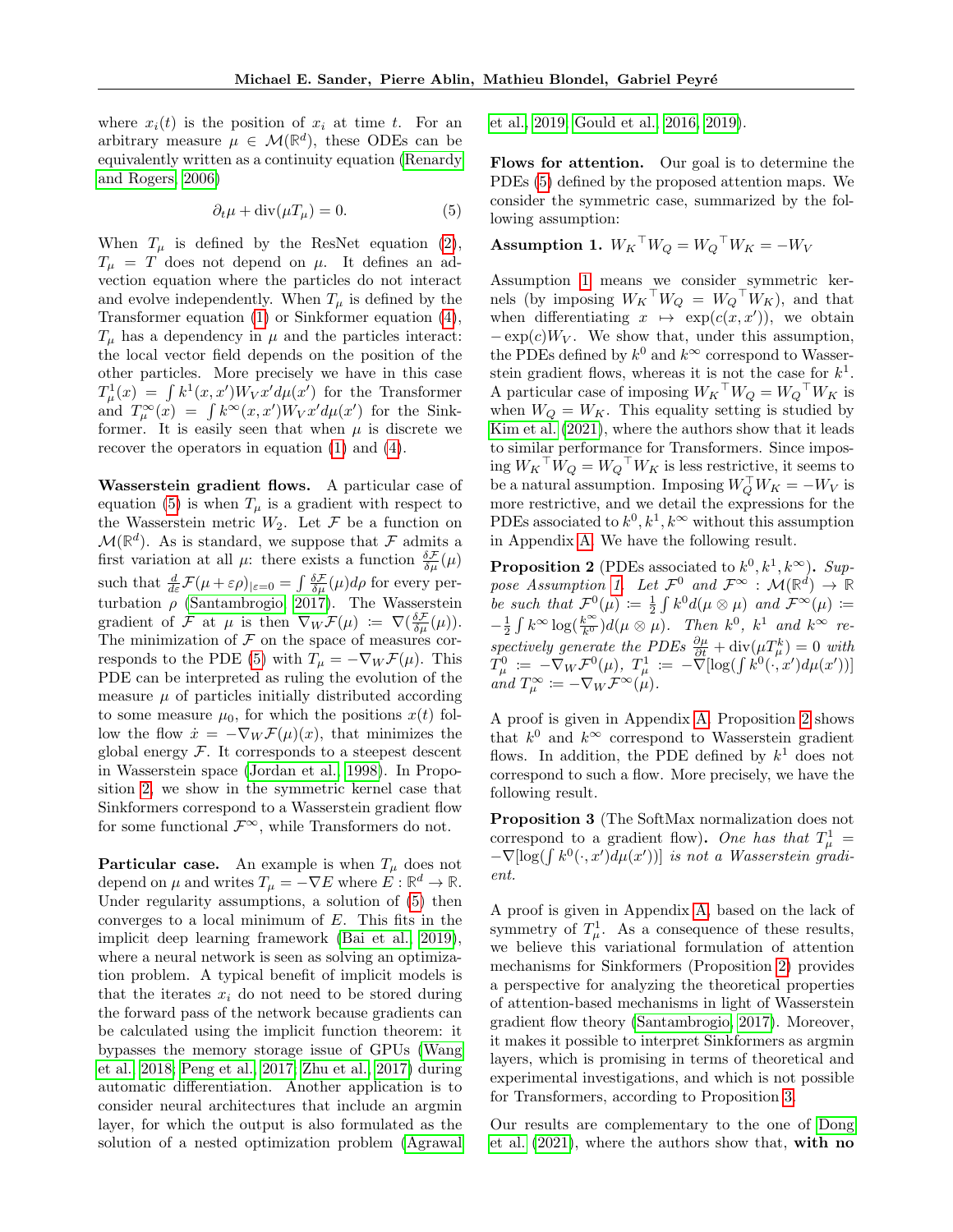skip connections and without the feed forward neural network acting after each attention block, the output of a Transformer converges doubly exponentially with depth to a rank-1 matrix. On the contrary, we propose a complementary analysis by taking skipconnections into account, as is standard in Transformers. Precisely because we consider such connections, we end up with very different behaviors. Indeed, as shown in the next section, our analysis reveals that the relative signs for  $W_K$ ,  $W_Q$  and  $W_V$  imply very different behavior, such as aggregation or diffusion. The dynamics obtained when considering skip connections are therefore richer than a rank collapse phenomenon.

### <span id="page-5-2"></span>5 ATTENTION AND DIFFUSION

In this section, we use the same notations as in section [4.](#page-3-0) We consider the mean-field limit, where the measure  $\mu$  has a density with respect to the Lebesgue measure. We are interested in how the density of particles evolves for an infinite depth self-attention network with tied weights between layers. We con-sider Assumption [1](#page-4-3) and suppose that  $W_K^{\top} W_Q$  is positive semi-definite. For a bandwidth  $\varepsilon > 0$ , let  $k_{\varepsilon}^{\infty}$  = Sinkhorn $(c/\varepsilon)$ , that is the attention kernel for the Sinkformer with the cost  $c/\varepsilon$ . The mapping  $T^{\infty}_{\mu,\varepsilon}: x \mapsto \frac{1}{\varepsilon} \int k^{\infty}_{\varepsilon}(x,x')W_V x' d\mu(x')$  corresponds to the continuous version of the Sinkformer where we rescale  $W_Q W_K^T = -W_V$  by  $\varepsilon$ . To better understand the dynamics of attention, we study the asymptotic regime in which the bandwidth  $\varepsilon \to 0$ . In this regime, one can show that  $\forall x \in \mathbb{R}^d$ ,  $\varepsilon T^{\infty}_{\mu,\varepsilon}(x) \to W_V x$  (details in Appendix [A\)](#page-11-0). Thus, to go beyond first order, we study the modified map  $\overline{T}^{\infty}_{\mu,\varepsilon} = T^{\infty}_{\mu,\varepsilon} - \frac{1}{\varepsilon}W_V$ . A natural question is the limit of this quantity when  $\varepsilon \to 0$ , and what the PDE defined by this limit is. We have the following theorem.

<span id="page-5-0"></span>**Theorem 1** (Sinkformer's PDE). Let  $\mu \in \mathcal{M}(\mathbb{R}^d)$ . Suppose that  $\mu$  is supported on a compact set and has a density  $\rho \in C^3(\mathbb{R}^d)$ . Suppose assumption [1](#page-4-3) and that  $W_K^{\top} W_Q$  is positive semi-definite. Then one has in  $L^2$ norm as  $\varepsilon \to 0$ ,

$$
\overline{T}_{\mu,\varepsilon}^\infty\to \overline{T}_{\mu,0}^\infty:=-\frac{\nabla\rho}{\rho}.
$$

In this limit, the PDE  $\partial_t \rho + \text{div}(\rho \overline{T}_{\mu,\nu}^{\infty})$  $\sum_{\mu,0}^{\infty}$  = 0 rewrites

$$
\partial_t \rho = \Delta \rho. \tag{6}
$$

A proof is available in Appendix [A,](#page-11-0) making use of Theorem 1 from [Marshall and Coifman](#page-9-7) [\(2019\)](#page-9-7). We recover in Equation [\(6\)](#page-5-4) the well-known heat equation.

We want to compare this result with the one obtained with the SoftMax normalization. In order to carry a similar analysis, we make use of a Laplace expansion result [\(Tierney et al., 1989;](#page-10-20) [Singer, 2006\)](#page-10-7). However, the kernel  $k_{\varepsilon}^1 = \text{SoftMax}(c/\varepsilon)$  is not suited for using Laplace method because it does not always have a limit when  $\varepsilon \to 0$ . Thus, we consider the modified cost as in Proposition [1,](#page-3-2)  $\tilde{c}(x, x') = -\frac{\|W_Q x - W_K x'\|^2}{2}$  $\frac{2}{2}$ . The kernel  $\tilde{k}^1_\varepsilon = \text{SoftMax}(\tilde{c}/\varepsilon)$ , for which we can now apply Laplace expansion result, then corresponds to the L2 self-attention formulation [\(Kim et al., 2021\)](#page-9-15). Note that thanks to Proposition [1,](#page-3-2)  $\tilde{k}_{\varepsilon}^{\infty} = k_{\varepsilon}^{\infty}$ : Sinkorn's algorithm will have the same output for both costs. To simplify the expressions derived, we assume that  $W_Q$  and  $W_K$  are in  $\mathbb{R}^{d \times d}$  and are invertible. Similarly to the analysis conducted for Sinkformers, we consider the mapping  $T^1_{\mu,\varepsilon}: x \mapsto \frac{1}{\varepsilon} \int \tilde{k}^1_{\varepsilon}(x,x') W_V x' d\mu(x').$ When  $\varepsilon \to 0$ , we show that  $\forall x \in \mathbb{R}^d$ ,  $\varepsilon T^1_{\mu,\varepsilon}(x) \to$  $-W_Q^{\top} W_Q x$  (details in Appendix [A\)](#page-11-0). Thus, we consider  $\overline{T}_{\mu,\varepsilon}^1 = T_{\mu,\varepsilon}^1 + \frac{1}{\varepsilon} \mathbf{W}_\mathbf{Q}^\top \mathbf{W}_\mathbf{Q}$ . We have the following result. **Proposition 4** (Transformer's PDE). Let  $\mu \in$  $\mathcal{M}(\mathbb{R}^d)$ . Suppose that  $\mu$  is supported on a compact set and has a density  $\rho \in C^1(\mathbb{R}^d)$ . Suppose assumption [1](#page-4-3) and that  $W_Q$  and  $W_K$  are in  $\mathbb{R}^{d \times d}$  and are invertible. Then one has  $\forall x \in \mathbb{R}^d$ ,

<span id="page-5-1"></span>
$$
\overline{T}^1_{\mu,\varepsilon}(x) \to \overline{T}^1_{\mu,0}(x) \coloneqq -W_Q^\top W_K^{-1} \frac{\nabla \rho}{\rho} (W_K^{-1} W_Q x).
$$

In this limit, the PDE  $\partial_t \rho + \text{div}(\rho \overline{T}_{\mu}^1)$  $\mu_{\mu,0}^{\text{L}}$  = 0 rewrites

<span id="page-5-5"></span>
$$
\partial_t \rho = \text{div}(W_Q^\top W_K^{-1} \frac{\nabla \rho}{\rho} (W_K^{-1} W_Q \cdot) \rho) \tag{7}
$$

A proof is given in Appendix [A.](#page-11-0) While equation [\(6\)](#page-5-4) corresponds to the heat equation, equation [\(7\)](#page-5-5) is different. First, it is nonlinear in  $\rho$ . Second, it is nonlocal since the evolution of the density at  $x$  depends on the value of this density at location  $W_K^{-1}W_Qx$ . Note that the linear and local aspect of Sinkformer's PDE on the one hand, and the nonlinear and nonlocal aspect of Transformer's PDE on the other hand, remain true without assuming  $W_Q^\top W_K = -W_V$  (details in Appendix [A\)](#page-11-0).

## <span id="page-5-3"></span>6 EXPERIMENTS

<span id="page-5-4"></span>We now demonstrate the applicability of Sinkformers on a large variety of experiments with different modalities. We use Pytorch [\(Paszke et al., 2017\)](#page-9-19) and Nvidia Tesla V100 GPUs. Our code is open-sourced and is available at this address: [https://github.](https://github.com/michaelsdr/sinkformers) [com/michaelsdr/sinkformers](https://github.com/michaelsdr/sinkformers). All the experimental details are given in Appendix [C.](#page-14-0)

Practical implementation. In all our experiments, we use existing Transformer architectures and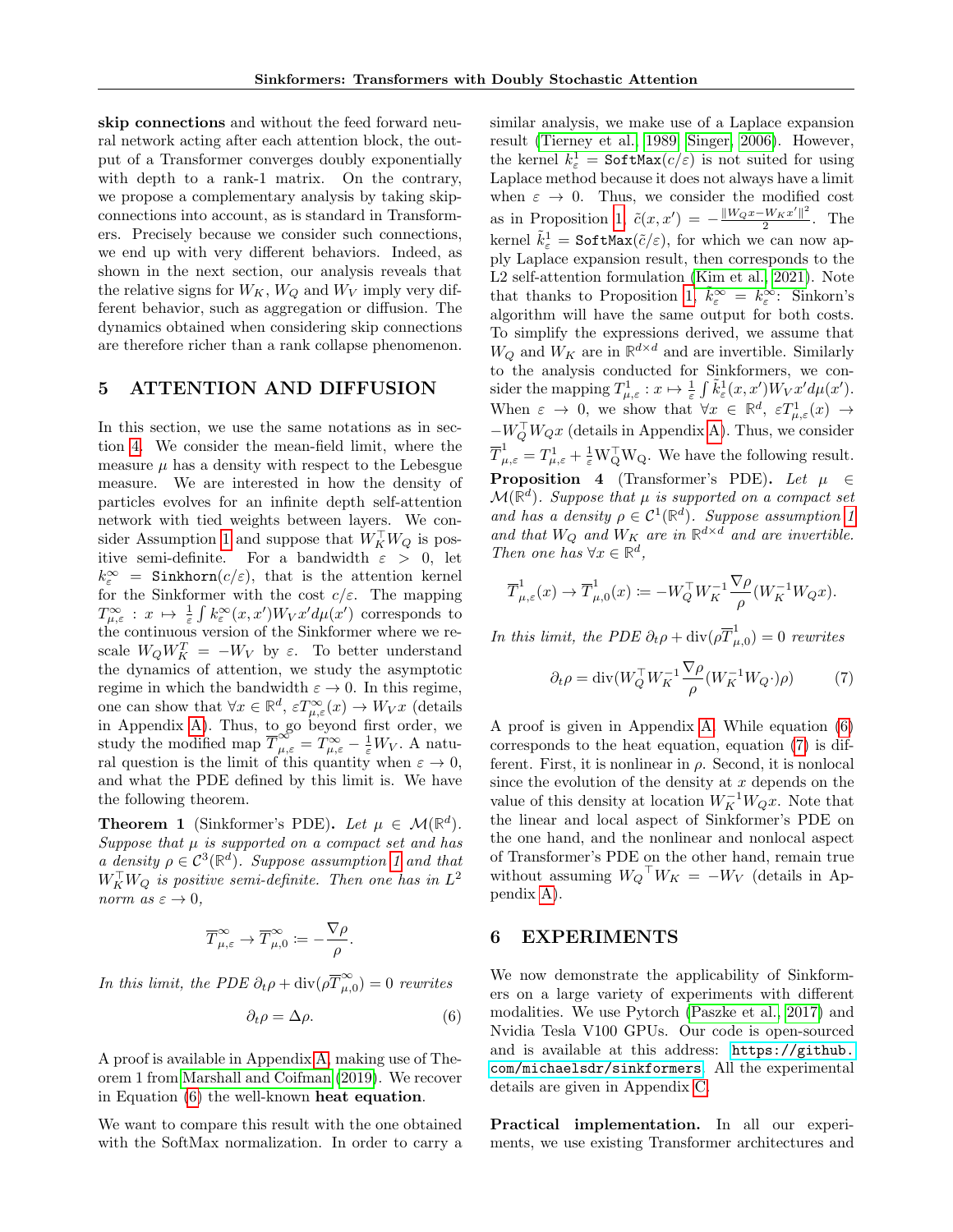modify the SoftMax operator in attention modules with Sinkhorn's algorithm, which we implement in log domain for stability (details in Appendix [B\)](#page-14-1).

### <span id="page-6-1"></span>6.1 ModelNet 40 classification

The ModelNet 40 dataset [\(Wu et al., 2015\)](#page-10-21) is composed of 40 popular object categories in 3D. Transformers for point clouds and sets have been applied to the ModelNet 40 classification in several works, such as Set Transformers [\(Lee et al., 2019\)](#page-9-1) or Point Cloud Transformers [\(Guo et al., 2021\)](#page-9-20).

Set Sinkformers. Set Transformers [\(Lee et al.,](#page-9-1) [2019\)](#page-9-1) also have an encoder decoder structure with different possibilities for defining attention-based set operations. We propose to focus on the architecture that uses Induced Self Attention Block (ISAB), which bypasses the quadratic time complexity of Self Attention Blocks (SAB). More details about this architecture can be found in [\(Lee et al., 2019\)](#page-9-1). We reproduce the ModelNet 40 classification experiment using 5000 uniformly sampled points for each shape and use a Set Transformer and a Set Sinkformer with two ISAB layers in the encoder and a decoder composed of a SAB and a Pooling by Multihead Attention (PMA) module. While the reported test accuracy is of 87.8% using a Set Transformer, we obtain as our best accuracy when performing 21 iterations of Sinkhorn algorithm within our Sinkformer of 89.1%. Results are summarized in Table [1.](#page-6-2)



<span id="page-6-3"></span>Figure 3: Classification error and loss on ModelNet 40 when training a Set Transformer and a Set Sinkformer with different number of iterations in Sinkhorn's algorithm.

Moreover, we show in Figure [3](#page-6-3) the learning curves corresponding to this experiment. Interestingly, the number of iterations within Sinkhorn's algorithm increases the accuracy of the model. Note that we only consider

an odd number of iterations since we always want to have row-wise stochastic attention matrices to be consistent with the properties of the SoftMax.

Point Cloud Transformers. We also train Point Cloud Transformers [\(Guo et al., 2021\)](#page-9-20) on ModelNet 40. This architecture achieves accuracy comparable to the state of the art on this dataset. We compare best and median test accuracy over 4 runs. Results are reported in Table [1,](#page-6-2) where we see that while the best test-accuracy is narrowly achieved for the Transformer, the Sinkformer has a slightly better median accuracy.

<span id="page-6-2"></span>Table 1: Test accuracy for ModelNet 40 over 4 runs for each model.

| Model                   | $_{\rm Best}$ | Median   | Mean     | Worst |
|-------------------------|---------------|----------|----------|-------|
| Set Transformer         | 87.8%         | 86.3%    | 85.8%    | 84.7% |
| Set Sinkformer          | 89.1%         | 88.4%    | 88.3%    | 88.1% |
| Point Cloud Transformer | $93.2\%$      | $92.5\%$ | $92.5\%$ | 92.3% |
| Point Cloud Sinkformer  | 93.1%         | $92.8\%$ | $92.7\%$ | 92.5% |

#### 6.2 Sentiment Analysis

We train a Transformer (composed of an attentionbased encoder followed by a max-pooling layer) and a Sinkformer on the IMDb movie review dataset [\(Maas](#page-9-21) [et al., 2011\)](#page-9-21) for sentiment analysis. This text classification task consists of predicting whether a movie review is positive or negative. The learning curves are shown in Figure [4,](#page-7-1) with a gain in accuracy when using a Sinkformer. In this experiment, Sinkhorn's algorithm converges perfectly in 3 iterations (the resulting attention matrices are doubly stochastic), which corresponds to the green curve. The Sinkformer only adds a small computational overhead, since the training time per epoch is 4m 02s for the Transformer against 4m 22s for the Sinkformer.

### <span id="page-6-0"></span>6.3 Neural Machine Translation

We train a Transformer and its Sinkformer counterpart using the fairseq [\(Ott et al., 2019\)](#page-9-22) sequence modeling toolkit on the IWSLT'14 German to English dataset [\(Cettolo et al., 2014\)](#page-8-15). The architecture used is composed of an encoder and a decoder, both of depth 6. We plug Sinkhorn's algorithm only into the encoder part. Indeed, in the decoder, we can only pay attention to previous positions in the output sequence. For this reason, we need a mask that prevents a straightforward application of Sinkhorn's algorithm. We demonstrate that even when using the hyper-parameters used to optimally train the Transformer, we achieve a similar BLEU [\(Papineni et al., 2002\)](#page-9-23) over 6 runs. We first train a Transformer for 30 epochs. On the evaluation set, we obtain a BLEU of 34.43. We then consider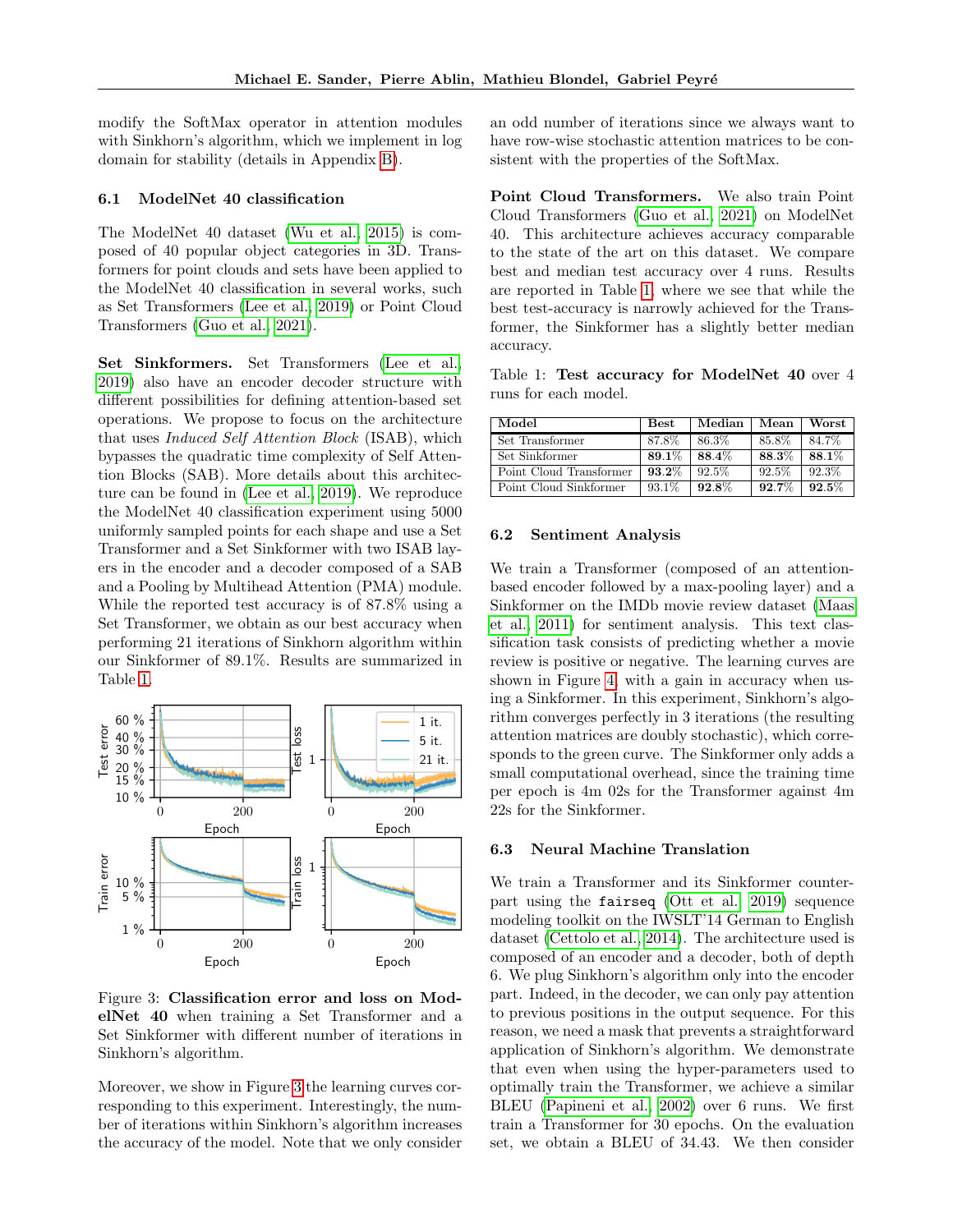

<span id="page-7-1"></span>Figure 4: Learning curves when training a Transformer and a Sinkformer on the Sentiment Analysis task on the IMDb Dataset.

a Sinkformer with the weights of the trained Transformer. Interestingly, even this un-adapted Sinkformer provides a median BLEU score of 33.81. We then divide the learning rate by 10 and retrain for 5 additional epochs both the Transformer and the Sinkformer to obtain a median BLEU of respectively 34.68 and 34.73 (Table [2\)](#page-7-2). Importantly, the runtime for one training epoch is almost the same for both models: 2m 48s (Transformer) against 2m 52s (Sinkformer).

<span id="page-7-2"></span>Table 2: Median BLEU score over 6 runs on the IWSLT'14 German to English dataset. The score ? is when evaluating the Sinkformer with the weights of the trained Transformer.

| Model       | Epoch 30 | Epoch 35 |
|-------------|----------|----------|
| Transformer | 34.43    | 34.68    |
| Sinkformer  | $33.81*$ | 34.73    |

#### <span id="page-7-0"></span>6.4 Vision Transformers



<span id="page-7-3"></span>Figure 5: Train (dotted) and test (plain) accuracy as a function of the number of epochs when training a ViT and its Sinkformer counterpart on the cats and dogs classification task (median over 5 runs).

Vision Transformers (ViT) [\(Dosovitskiy et al., 2020\)](#page-8-2) have recently emerged as a promising architecture for achieving state of the art performance on computer vision tasks [\(Zhai et al., 2021\)](#page-10-3), using only attention

based mechanisms by selecting patches of fixed size in images and feeding them into an attention mechanism.

Cats and dogs classification. We train a ViT and its Sinkformer counterpart on a binary cats and dogs image classification task. The evolution of the train and test accuracy is displayed in Figure [5.](#page-7-3) The median test accuracy is 79.0% for the Transformer against 79.5% for the Sinkformer, whereas the maximum test accuracy is 80.0% for the Transformer against 80.5% for the Sinkformer. We also use 3 iterations in Sinkhorn's algorithm which leads to a negligible computational overhead (training time per epoch of 3m 25s for the Sinkformer against 3m 20s for the Transformer).



<span id="page-7-4"></span>Figure 6: Final test accuracy when training a one layer and one head self attention module on the MNIST dataset, with no feedforward neural network, when varying the patch size (median over 5 runs).

Impact of the patch size on the final accuracy. We consider a one-layer and one-head self-attention module on MNIST, with no additional layer. The purpose is to isolate the self-attention module and study how its accuracy is affected by the choice of the patch size. Results are displayed in Figure [6.](#page-7-4) We recall that a MNIST image is of size  $28 \times 28$ . When taking only one patch of size 28, both models are equivalent because the attention matrix is of size 1. However, when the patch size gets smaller, the two models are different and the Sinkformer outperforms the Transformer.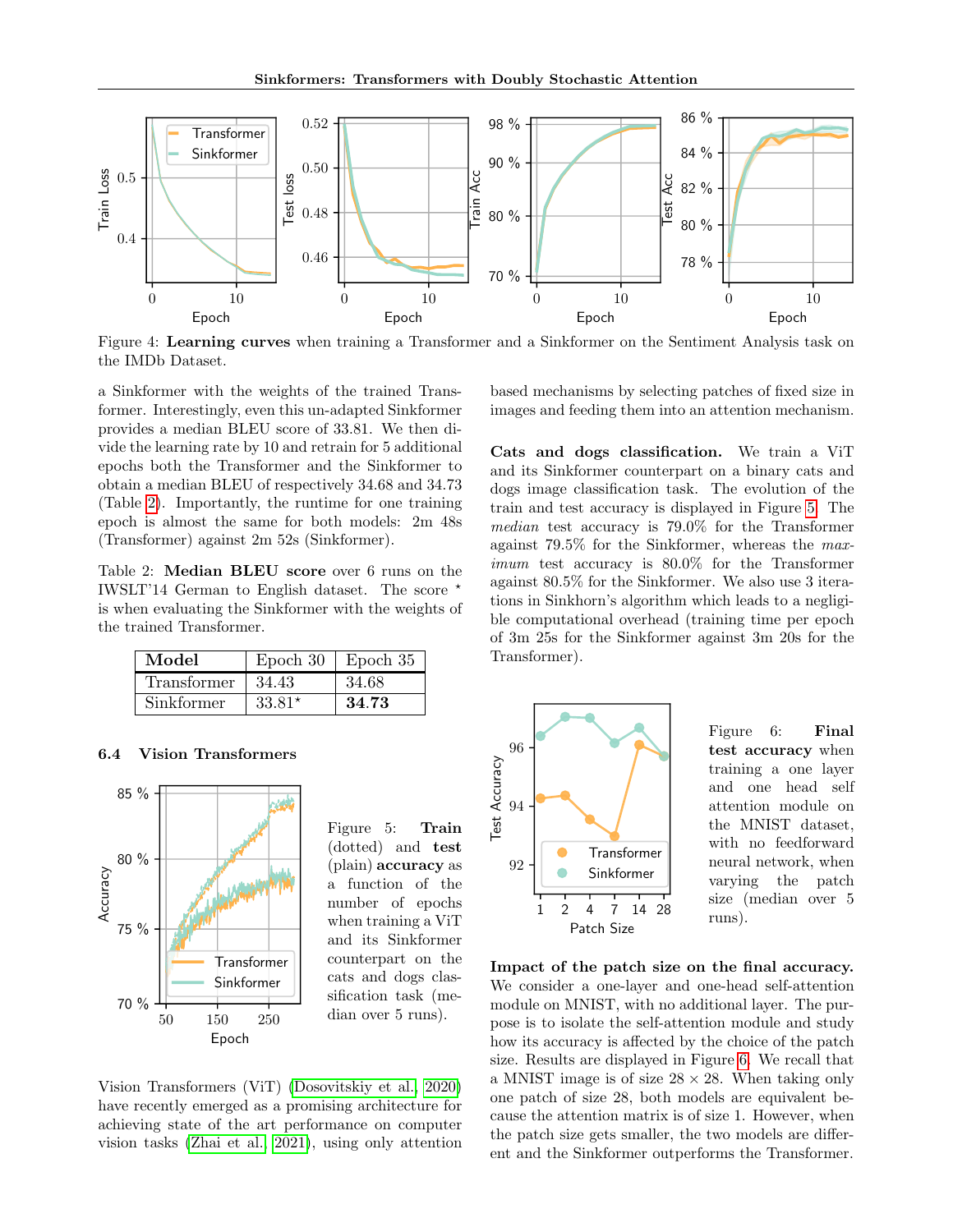### Conclusion

In this paper, we presented the Sinkformer, a variant of the Transformer in which the SoftMax, which leads to row-wise stochastic attention, is replaced by Sinkhorn's algorithm, which leads to doubly stochastic attention. This new model is motivated by the empirical finding that attention matrices in Transformers get closer and closer to doubly stochastic matrices during the training process. This modification is easily implemented in practice by simply replacing the SoftMax in the attention modules of existing Transformers without changing any parameter in the network. It also provides a new framework for theoretically studying attention-based mechanisms, such as the interpretation of Sinkformers as Wasserstein gradient flows in the infinitesimal step size regime or as diffusion operators in the mean-field limit. On the experimental side, Sinkformers lead to better accuracy in a variety of experiments: classification of 3D shapes, sentiment analysis, neural machine translation, and image classification.

## Acknowledgments

This work was granted access to the HPC resources of IDRIS under the allocation 2020-[AD011012073] made by GENCI. This work was supported in part by the French government under management of Agence Nationale de la Recherche as part of the "Investissements d'avenir" program, reference ANR19-P3IA-0001 (PRAIRIE 3IA Institute). This work was supported in part by the European Research Council (ERC project NORIA). We thank Marco Cuturi and D. Sculley for their comments on a draft of the paper. We thank Scott Pesme, Pierre Rizkallah, Othmane Sebbouh, Thibault Séjourné and the anonymous reviewers for helpful feedbacks.

### References

- <span id="page-8-11"></span>Agrawal, A., Amos, B., Barratt, S., Boyd, S., Diamond, S., and Kolter, Z. (2019). Differentiable convex optimization layers. arXiv preprint arXiv:1910.12430.
- <span id="page-8-0"></span>Bahdanau, D., Cho, K., and Bengio, Y. (2014). Neural machine translation by jointly learning to align and translate. arXiv preprint arXiv:1409.0473.
- <span id="page-8-10"></span>Bai, S., Kolter, J. Z., and Koltun, V. (2019). Deep equilibrium models. Advances in Neural Information Processing Systems, 32:690–701.
- <span id="page-8-9"></span>Behrmann, J., Grathwohl, W., Chen, R. T., Duvenaud, D., and Jacobsen, J.-H. (2019). Invertible residual networks. In International Conference on Machine Learning, pages 573–582. PMLR.
- <span id="page-8-7"></span>Blondel, M., Berthet, Q., Cuturi, M., Frostig, R., Hoyer, S., Llinares-López, F., Pedregosa, F., and Vert, J.-P. (2021). Efficient and modular implicit differentiation. arXiv preprint arXiv:2105.15183.
- <span id="page-8-1"></span>Brown, T. B., Mann, B., Ryder, N., Subbiah, M., Kaplan, J., Dhariwal, P., Neelakantan, A., Shyam, P., Sastry, G., Askell, A., et al. (2020). Language models are few-shot learners. arXiv preprint arXiv:2005.14165.
- <span id="page-8-15"></span>Cettolo, M., Niehues, J., Stüker, S., Bentivogli, L., and Federico, M. (2014). Report on the 11th iwslt evaluation campaign, iwslt 2014. In Proceedings of the International Workshop on Spoken Language Translation, Hanoi, Vietnam, volume 57.
- <span id="page-8-6"></span>Charlier, B., Feydy, J., Glaunès, J., Collin, F.-D., and Durif, G. (2021). Kernel operations on the gpu, with autodiff, without memory overflows. Journal of Machine Learning Research, 22(74):1–6.
- <span id="page-8-4"></span>Chen, T. Q., Rubanova, Y., Bettencourt, J., and Duvenaud, D. K. (2018). Neural ordinary differential equations. In Advances in neural information processing systems, pages 6571–6583.
- <span id="page-8-3"></span>Cuturi, M. (2013). Sinkhorn distances: Lightspeed computation of optimal transport. Advances in neural information processing systems, 26:2292–2300.
- <span id="page-8-8"></span>Cuturi, M., Teboul, O., Niles-Weed, J., and Vert, J.- P. (2020). Supervised quantile normalization for low rank matrix factorization. In International Conference on Machine Learning, pages 2269–2279. PMLR.
- <span id="page-8-5"></span>De Bie, G., Peyré, G., and Cuturi, M. (2019). Stochastic deep networks. In International Conference on Machine Learning, pages 1556–1565. PMLR.
- <span id="page-8-14"></span>Dong, Y., Cordonnier, J.-B., and Loukas, A. (2021). Attention is not all you need: Pure attention loses rank doubly exponentially with depth.  $arXiv$ preprint arXiv:2103.03404.
- <span id="page-8-2"></span>Dosovitskiy, A., Beyer, L., Kolesnikov, A., Weissenborn, D., Zhai, X., Unterthiner, T., Dehghani, M., Minderer, M., Heigold, G., Gelly, S., et al. (2020). An image is worth 16x16 words: Transformers for image recognition at scale. arXiv preprint arXiv:2010.11929.
- <span id="page-8-12"></span>Gould, S., Fernando, B., Cherian, A., Anderson, P., Cruz, R. S., and Guo, E. (2016). On differentiating parameterized argmin and argmax problems with application to bi-level optimization. arXiv preprint arXiv:1607.05447.
- <span id="page-8-13"></span>Gould, S., Hartley, R., and Campbell, D. (2019). Deep declarative networks: A new hope. *arXiv preprint* arXiv:1909.04866.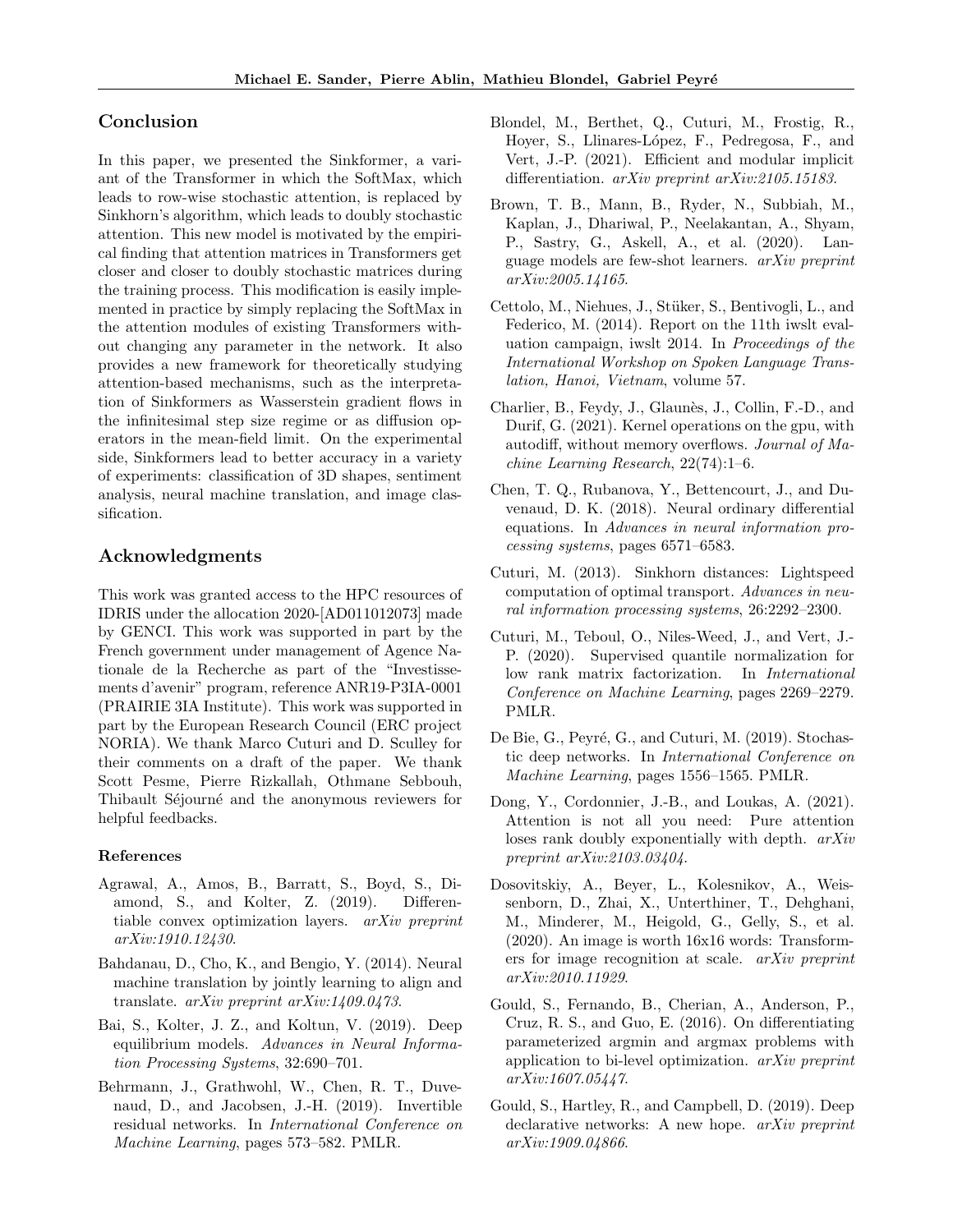- <span id="page-9-12"></span>Griewank, A. and Walther, A. (2008). Evaluating derivatives: principles and techniques of algorithmic differentiation. SIAM.
- <span id="page-9-20"></span>Guo, M.-H., Cai, J.-X., Liu, Z.-N., Mu, T.-J., Martin, R. R., and Hu, S.-M. (2021). Pct: Point cloud transformer. Computational Visual Media, 7(2):187–199.
- <span id="page-9-8"></span>He, K., Zhang, X., Ren, S., and Sun, J. (2016). Deep residual learning for image recognition. In Proceedings of the IEEE conference on computer vision and pattern recognition, pages 770–778.
- <span id="page-9-5"></span>Hein, M., Audibert, J.-Y., and Luxburg, U. v. (2007). Graph laplacians and their convergence on random neighborhood graphs. Journal of Machine Learning Research, 8(6).
- <span id="page-9-17"></span>Jordan, R., Kinderlehrer, D., and Otto, F. (1998). The variational formulation of the fokker–planck equation. SIAM journal on mathematical analysis,  $29(1):1-17.$
- <span id="page-9-15"></span>Kim, H., Papamakarios, G., and Mnih, A. (2021). The lipschitz constant of self-attention. In International Conference on Machine Learning, pages 5562–5571. PMLR.
- <span id="page-9-24"></span>Kingma, D. P. and Ba, J. (2014). Adam: A method for stochastic optimization. arXiv preprint arXiv:1412.6980.
- <span id="page-9-13"></span>Krantz, S. G. and Parks, H. R. (2012). The implicit function theorem: history, theory, and applications. Springer Science & Business Media.
- <span id="page-9-1"></span>Lee, J., Lee, Y., Kim, J., Kosiorek, A., Choi, S., and Teh, Y. W. (2019). Set transformer: A framework for attention-based permutation-invariant neural networks. In International Conference on Machine Learning, pages 3744–3753. PMLR.
- <span id="page-9-9"></span>Lu, Y., Zhong, A., Li, Q., and Dong, B. (2018). Beyond finite layer neural networks: Bridging deep architectures and numerical differential equations. In International Conference on Machine Learning, pages 3276–3285. PMLR.
- <span id="page-9-14"></span>Luise, G., Rudi, A., Pontil, M., and Ciliberto, C. (2018). Differential properties of sinkhorn approximation for learning with wasserstein distance. arXiv preprint arXiv:1805.11897.
- <span id="page-9-21"></span>Maas, A. L., Daly, R. E., Pham, P. T., Huang, D., Ng, A. Y., and Potts, C. (2011). Learning word vectors for sentiment analysis. In Proceedings of the  $49th$ Annual Meeting of the Association for Computational Linguistics: Human Language Technologies, pages 142–150, Portland, Oregon, USA. Association for Computational Linguistics.
- <span id="page-9-7"></span>Marshall, N. F. and Coifman, R. R. (2019). Manifold learning with bi-stochastic kernels. IMA Journal of Applied Mathematics, 84(3):455–482.
- <span id="page-9-3"></span>Mialon, G., Chen, D., d'Aspremont, A., and Mairal, J. (2021). A trainable optimal transport embedding for feature aggregation and its relationship to attention. In ICLR 2021-The Ninth International Conference on Learning Representations.
- <span id="page-9-6"></span>Milanfar, P. (2013). Symmetrizing smoothing filters. SIAM Journal on Imaging Sciences, 6(1):263–284.
- <span id="page-9-4"></span>Niculae, V., Martins, A., Blondel, M., and Cardie, C. (2018). Sparsemap: Differentiable sparse structured inference. In International Conference on Machine Learning, pages 3799–3808. PMLR.
- <span id="page-9-22"></span>Ott, M., Edunov, S., Baevski, A., Fan, A., Gross, S., Ng, N., Grangier, D., and Auli, M. (2019). fairseq: A fast, extensible toolkit for sequence modeling. In Proceedings of NAACL-HLT 2019: Demonstrations.
- <span id="page-9-23"></span>Papineni, K., Roukos, S., Ward, T., and Zhu, W.-J. (2002). Bleu: a method for automatic evaluation of machine translation. In Proceedings of the 40th annual meeting of the Association for Computational Linguistics, pages 311–318.
- <span id="page-9-19"></span>Paszke, A., Gross, S., Chintala, S., Chanan, G., Yang, E., DeVito, Z., Lin, Z., Desmaison, A., Antiga, L., and Lerer, A. (2017). Automatic differentiation in pytorch.
- <span id="page-9-18"></span>Peng, C., Zhang, X., Yu, G., Luo, G., and Sun, J. (2017). Large kernel matters–improve semantic segmentation by global convolutional network. In Proceedings of the IEEE conference on computer vision and pattern recognition, pages 4353–4361.
- <span id="page-9-2"></span>Peyré, G., Cuturi, M., et al. (2019). Computational optimal transport: With applications to data science. Foundations and Trends $\left(\widehat{\mathbb{R}}\right)$  in Machine Learn $inq$ ,  $11(5-6):355-607$ .
- <span id="page-9-0"></span>Radford, A., Wu, J., Child, R., Luan, D., Amodei, D., Sutskever, I., et al. (2019). Language models are unsupervised multitask learners. OpenAI blog,  $1(8):9.$
- <span id="page-9-16"></span>Renardy, M. and Rogers, R. C. (2006). An introduction to partial differential equations, volume 13. Springer Science & Business Media.
- <span id="page-9-25"></span>Ruder, S. (2016). An overview of gradient descent optimization algorithms. *arXiv preprint* arXiv:1609.04747.
- <span id="page-9-10"></span>Ruthotto, L. and Haber, E. (2019). Deep neural networks motivated by partial differential equations. Journal of Mathematical Imaging and Vision, pages 1–13.
- <span id="page-9-11"></span>Sander, M. E., Ablin, P., Blondel, M., and Peyré, G. (2021). Momentum residual neural networks. In Proceedings of the 38th International Conference on Machine Learning, volume 139 of Proceedings of Machine Learning Research, pages 9276–9287. PMLR.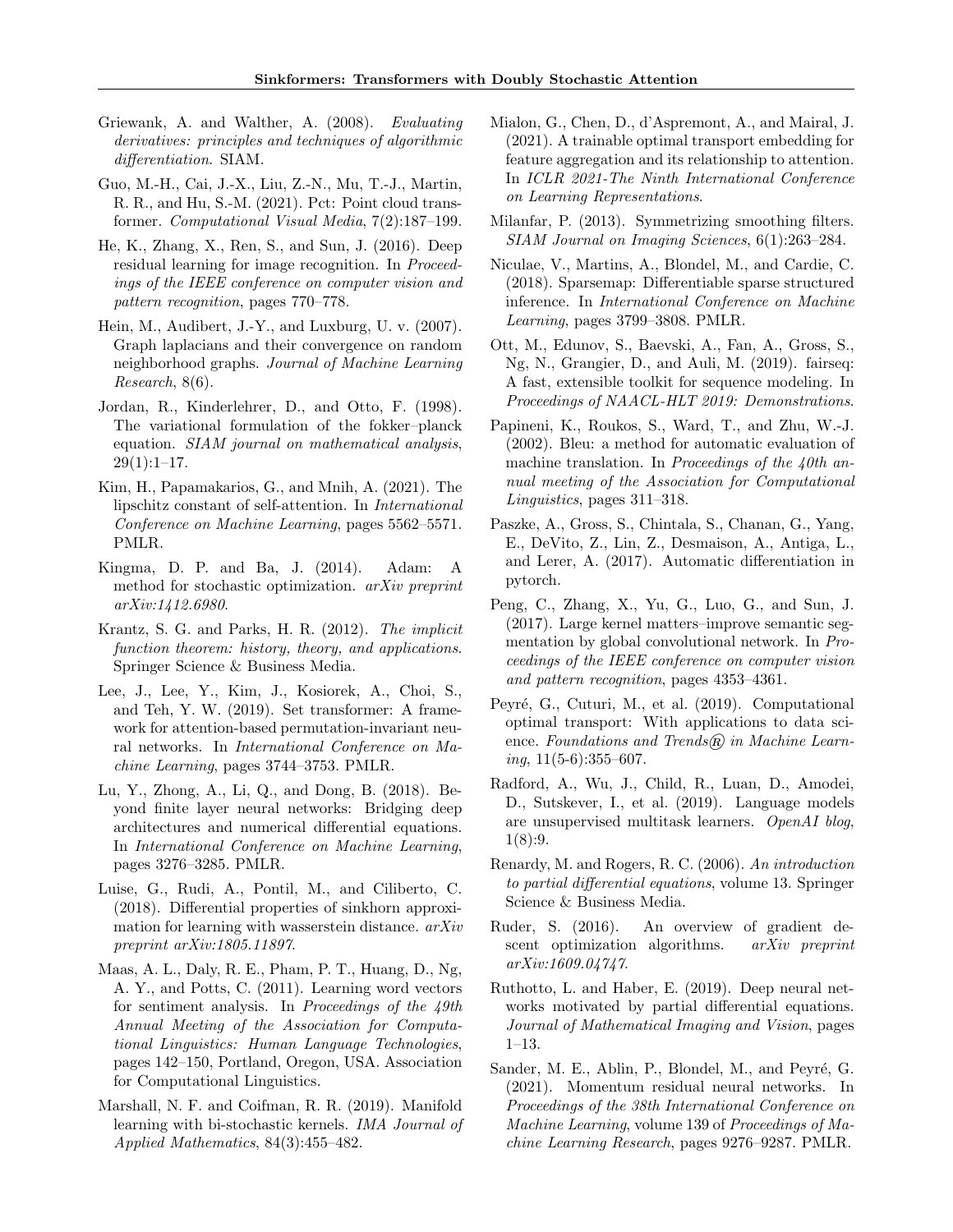- <span id="page-10-17"></span>Santambrogio, F. (2017). {Euclidean, metric, and Wasserstein} gradient flows: an overview. Bulletin of Mathematical Sciences, 7(1):87–154.
- <span id="page-10-7"></span>Singer, A. (2006). From graph to manifold laplacian: The convergence rate. Applied and Computational Harmonic Analysis, 21(1):128–134.
- <span id="page-10-5"></span>Sinkhorn, R. (1964). A relationship between arbitrary positive matrices and doubly stochastic matrices. The annals of mathematical statistics, 35(2):876– 879.
- <span id="page-10-16"></span>Song, M., Montanari, A., and Nguyen, P. (2018). A mean field view of the landscape of two-layers neural networks. Proceedings of the National Academy of Sciences, 115:E7665–E7671.
- <span id="page-10-12"></span>Sun, Q., Tao, Y., and Du, Q. (2018). Stochastic training of residual networks: a differential equation viewpoint. arXiv preprint arXiv:1812.00174.
- <span id="page-10-6"></span>Tay, Y., Bahri, D., Yang, L., Metzler, D., and Juan, D.-C. (2020). Sparse sinkhorn attention. In International Conference on Machine Learning, pages 9438–9447. PMLR.
- <span id="page-10-11"></span>Teh, Y., Doucet, A., and Dupont, E. (2019). Augmented neural odes. Advances in Neural Information Processing Systems 32 (NIPS 2019), 32(2019).
- <span id="page-10-20"></span>Tierney, L., Kass, R. E., and Kadane, J. B. (1989). Fully exponential laplace approximations to expectations and variances of nonpositive functions. Journal of the american statistical association, 84(407):710–716.
- <span id="page-10-8"></span>Ting, D., Huang, L., and Jordan, M. (2011). An analysis of the convergence of graph laplacians. arXiv preprint arXiv:1101.5435.
- <span id="page-10-0"></span>Vaswani, A., Shazeer, N., Parmar, N., Uszkoreit, J., Jones, L., Gomez, A. N., Kaiser, L., and Polosukhin, I. (2017). Attention is all you need. In Advances in neural information processing systems, pages 5998– 6008.
- <span id="page-10-14"></span>Vuckovic, J., Baratin, A., and Combes, R. T. d. (2021). On the regularity of attention.  $arXiv$  preprint arXiv:2102.05628.
- <span id="page-10-18"></span>Wang, L., Ye, J., Zhao, Y., Wu, W., Li, A., Song, S. L., Xu, Z., and Kraska, T. (2018). Superneurons: Dynamic gpu memory management for training deep neural networks. In Proceedings of the 23rd ACM SIGPLAN Symposium on Principles and Practice of Parallel Programming, pages 41–53.
- <span id="page-10-10"></span>Weinan, E. (2017). A proposal on machine learning via dynamical systems. Communications in Mathematics and Statistics, 5(1):1–11.
- <span id="page-10-13"></span>Weinan, E., Han, J., and Li, Q. (2019). A mean-field optimal control formulation of deep learning. Research in the Mathematical Sciences, 6(1):10.
- <span id="page-10-1"></span>Wolf, T., Debut, L., Sanh, V., Chaumond, J., Delangue, C., Moi, A., Cistac, P., Rault, T., Louf, R., Funtowicz, M., et al. (2019). Huggingface's transformers: State-of-the-art natural language processing. arXiv preprint arXiv:1910.03771.
- <span id="page-10-9"></span>Wormell, C. L. and Reich, S. (2021). Spectral convergence of diffusion maps: Improved error bounds and an alternative normalization. SIAM Journal on Numerical Analysis, 59(3):1687–1734.
- <span id="page-10-21"></span>Wu, Z., Song, S., Khosla, A., Yu, F., Zhang, L., Tang, X., and Xiao, J. (2015). 3d shapenets: A deep representation for volumetric shapes. In Proceedings of the IEEE conference on computer vision and pattern recognition, pages 1912–1920.
- <span id="page-10-4"></span>Yun, C., Bhojanapalli, S., Rawat, A. S., Reddi, S. J., and Kumar, S. (2019). Are transformers universal approximators of sequence-to-sequence functions? arXiv preprint arXiv:1912.10077.
- <span id="page-10-3"></span>Zhai, X., Kolesnikov, A., Houlsby, N., and Beyer, L.  $(2021)$ . Scaling vision transformers. *arXiv preprint* arXiv:2106.04560.
- <span id="page-10-2"></span>Zhao, H., Jiang, L., Jia, J., Torr, P., and Koltun, V. (2020). Point transformer. arXiv preprint arXiv:2012.09164.
- <span id="page-10-19"></span>Zhu, J.-Y., Park, T., Isola, P., and Efros, A. A. (2017). Unpaired image-to-image translation using cycleconsistent adversarial networks. In Proceedings of the IEEE international conference on computer vision, pages 2223–2232.
- <span id="page-10-15"></span>Zweig, A. and Bruna, J. (2021). A functional perspective on learning symmetric functions with neural networks. In International Conference on Machine Learning, pages 13023–13032. PMLR.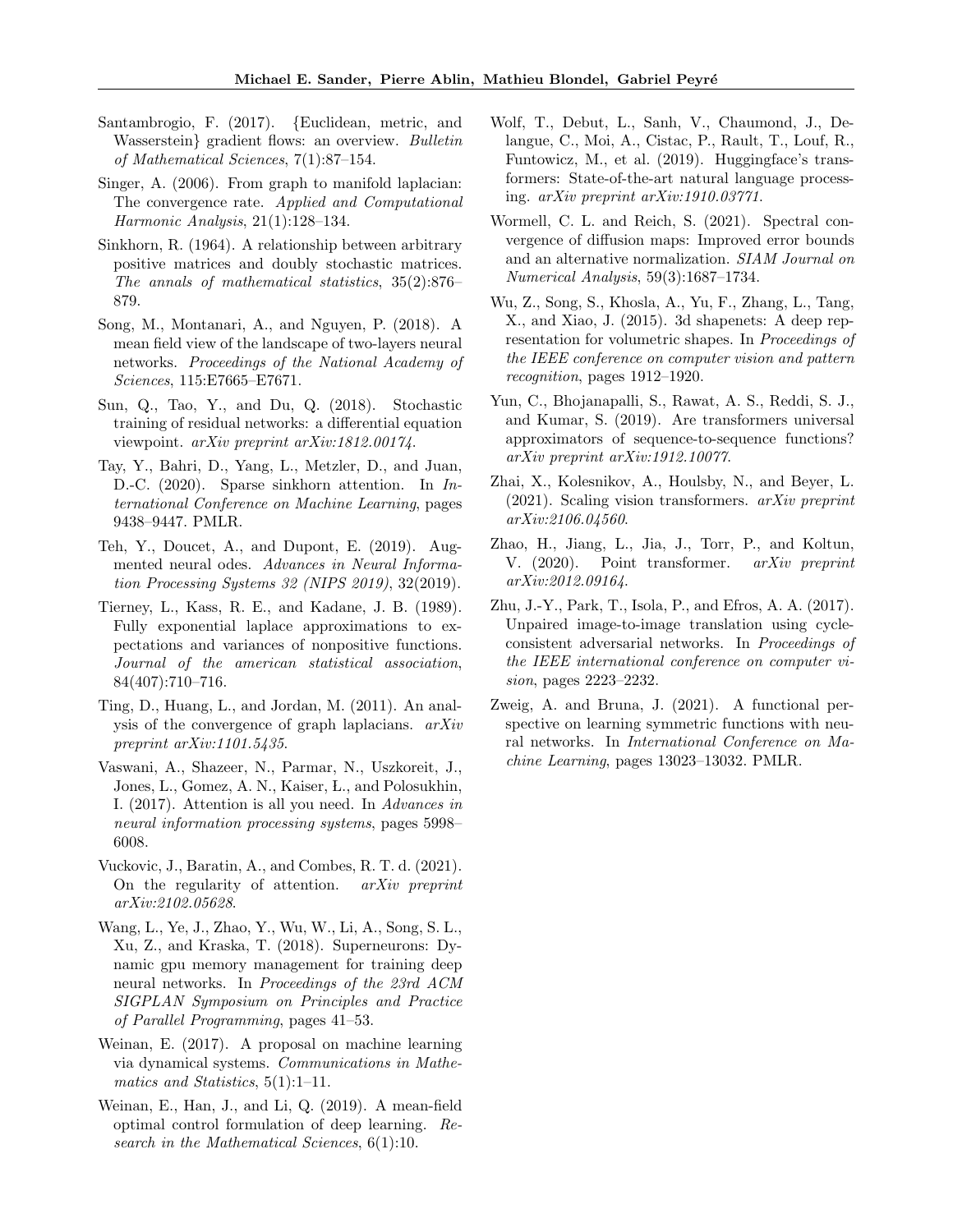## APPENDIX

In Section [A](#page-11-0) we give the proofs of all the Propositions and the Theorem. In Section [B](#page-14-1) we present the implementation details of Sinkformers. Section [C](#page-14-0) gives details for the experiments in the paper.

## <span id="page-11-0"></span>A PROOFS

#### A.1 Invariance to the cost function - Proof of Proposition [1](#page-3-2)

*Proof.* We use the variational formulation for Sinkhorn (Peyré et al., 2019):

$$
\mathtt{Sinkhorn}(C) = \mathrm{argmin}_{K \mathbb{1}_n = K^\top \mathbb{1}_n = \mathbb{1}_n} \, \mathrm{KL}(K | K^0)
$$

with

$$
KL(K|K^{0}) = \sum_{i,j} K_{i,j} \log(\frac{K_{i,j}}{K_{i,j}^{0}}),
$$

where  $K_{i,j}^0 = \exp(C_{i,j}).$ 

We let  $\tilde{C}_{i,j} = C_{ij} + f_i + g_j$ . We have for  $K \in U := \{K | K \mathbb{1}_n = K^{\top} \mathbb{1}_n = \mathbb{1}_n\}$  that  $KL(K | e^{\tilde{C}})$  $\sum_{i,j} K_{i,j} \log(\frac{K_{i,j}}{e^{C_{i,j}+f_i+g_j}})$ . This gives

$$
KL(K|e^{\tilde{C}}) = \sum_{i,j} K_{i,j} [\log(\frac{K_{i,j}}{e^{C_{i,j}}}) - f_i - g_j] = \sum_{i,j} K_{i,j} [\log(\frac{K_{i,j}}{e^{C_{i,j}}})] - \sum_i f_i - \sum_j g_j
$$

so that

$$
KL(K|e^{\tilde{C}}) = KL(K|e^C) - \sum_i f_i - \sum_j g_j.
$$

This shows that  $KL(K|e^{\tilde{C}})$  and  $KL(K|e^C)$  have the same argmin on U which implies that Sinkhorn $(C)$  = Sinkhorn $(C)$ .

 $\Box$ 

### A.2 PDEs associated with  $k^0, k^1, k^\infty$  - Proof of Proposition [2](#page-4-0)

*Proof.* Recall that for  $p \in \{0, 1, \infty\}$ , we have  $T^p_\mu(x) = \int k^p(x, x') W_V x' d\mu(x')$ . For  $h \in \mathcal{C}(\mathbb{R}^d \times \mathbb{R}^d)$  consider

$$
\mathcal{H}(\mu) = \int h(x, y) d\mu(x) d\mu(y).
$$

Then we have [\(Santambrogio, 2017\)](#page-10-17)

$$
\frac{\delta \mathcal{H}}{\delta \mu}(\mu) = \int (h(x,.) + h(.,x)) d\mu(x).
$$

We can now derive the different gradient expressions for  $T^0_\mu$ ,  $T^1_\mu$  and  $T^\infty_\mu$ .

For  $T_{\mu}^{0}$ : under Assumption [1,](#page-4-3) we have that  $f(x, x') = e^{C(x, x')}$  is symmetric. This gives

$$
\frac{\delta \mathcal{F}}{\delta \mu}(\mu) = \int f(., x') d\mu(x')
$$

and by differentiation under the integral, under sufficient regularity assumptions on  $\mu$ , this gives

$$
\nabla_W(\mathcal{F}^0)(x) = \int \nabla_x f(x, x') d\mu(x') = \int f(x, x') \nabla_x c(x, x') d\mu(x').
$$

Since  $\nabla_x c(x, x') = -W_V x'$ , we get

$$
\nabla_W(\mathcal{F}^0)(x) = -\int e^{c(x,x')} W_V x' d\mu(x').
$$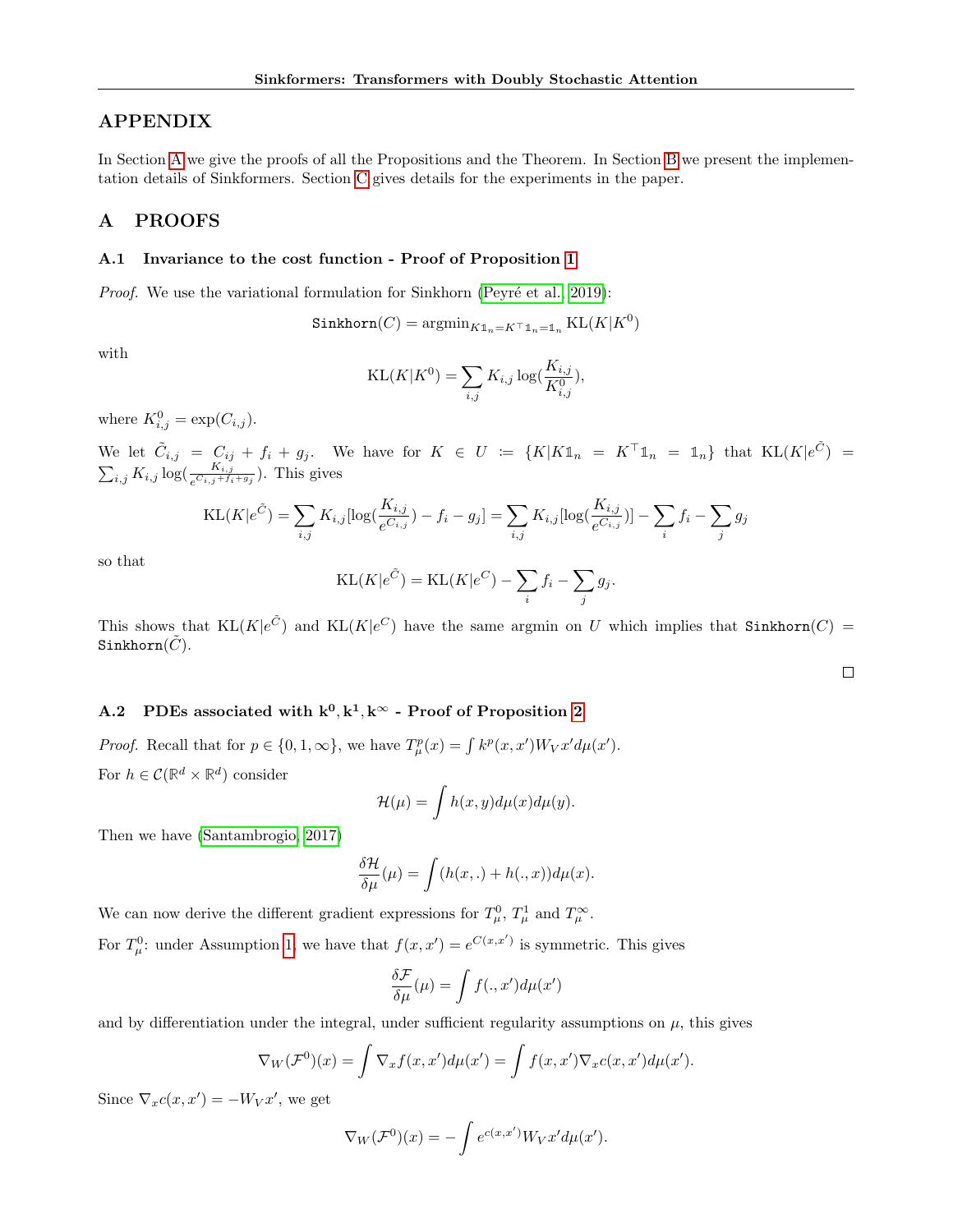For  $\mu = \frac{1}{n} \sum_{i=1}^{n} \delta_{x_i}$  this is exactly

$$
\nabla_W(\mathcal{F}^0)(x) = -\sum_{j=1}^n K_{i,j}^0 W_V x_j.
$$

For  $T^1_\mu$ : we have

$$
\nabla[\log(\int e^{c(.,x')}d\mu(x'))](x) = \int \frac{\nabla_x c(x,x')e^{c(x,x')}}{\int e^{c(x,y)}d\mu(y)}d\mu(x') = -\int \frac{e^{c(x,x')}W_Vx'}{\int e^{c(x,y)}d\mu(y)}d\mu(x').
$$

For  $T_{\mu}^2$ : one has the dual formulation for  $\mathcal{F}^{\infty}$  (Peyré et al., 2019):

$$
2\mathcal{F}^{\infty}(\mu) = -\max_{f} \int_{\mathbb{R}^d} (f + f^c) \mathrm{d}\mu \tag{8}
$$

where we denote the soft  $c$  transform as

$$
f^{c}(x') := -\log\left(\int e^{f(x) + c(x, x')} d\mu(x)\right),\tag{9}
$$

which actually depends on  $\mu$  and c. One has for an optimal pair  $f = f^c$  (Peyré et al., 2019). In addition, one has  $k^{\infty}(x, x') = e^{c(x,x')+f(x')+f(x')}$ . The Wasserstein gradient of  $\mathcal{F}^{\infty}$  is then

$$
\nabla_W \mathcal{F}^\infty(\mu) = -\nabla f
$$

where f is an optimal solution of  $(8)$  (which is unique up to a constant). The gradient of f can be obtained using [\(9\)](#page-12-1) and the fact that  $f = f^c$ :

$$
\nabla f(x) = -\int e^{f(x) + f(x') + c(x, x')} \nabla_x c(x, x') d\mu(x') = -\int k^{\infty}(x, x') \nabla_x c(x, x') d\mu(x').
$$

This finally gives

$$
\nabla_W \mathcal{F}^\infty(\mu) : x \mapsto -\int k^\infty(x, x') W_v x' d\mu(x'),
$$

that is what we wanted to show.

### A.3 The SoftMax normalization does not correspond to a gradient flow - Proof of Proposition [3](#page-4-1)

*Proof.* Suppose by contradiction that  $T_{\mu}^1 = -\nabla[\log(\int k^0(\cdot, x')d\mu(x'))]$  is a Wasserstein gradient. This implies that there exists a function F such that,  $\forall \mu \in \mathcal{M}(\mathbb{R}^d)$  and  $\forall x \in \mathbb{R}^d$ ,

$$
\frac{\delta F}{\delta \mu}(\mu)(x) = \log \left( \int k^0(\cdot, x') d\mu(x') \right).
$$

We therefore have

$$
\frac{\delta^2 F}{\delta \mu^2}(\mu)(x, x') = \frac{k^0(x, x')}{\int k^0(x, y) d\mu(y)},
$$

 $\forall x, x' \in \mathbb{R}^d$ . However,  $\frac{\delta^2 F}{\delta \mu^2}(\mu)$  is symmetric for all  $\mu \in \mathcal{M}(\mathbb{R}^d)$ . The relationship  $\frac{\delta^2 F}{\delta \mu^2}(\mu)(x, x') = \frac{\delta^2 F}{\delta \mu^2}(\mu)(x', x')$ then implies that for all  $\mu$ , x and x' such that  $k^0(x, x') \neq 0$  we have

$$
\int k^{0}(x, y)d\mu(y) = \int k^{0}(x', y)d\mu(y).
$$

Taking  $\mu = \delta_y$  gives  $k^0(x, y) = k^0(x', y)$ , which by symmetry implies that  $k^0$  is a constant. This is a contradiction since  $k^0(x, x') = \exp(x^\top W_Q^\top W_K x')$ .

<span id="page-12-1"></span><span id="page-12-0"></span> $\Box$ 

#### $\Box$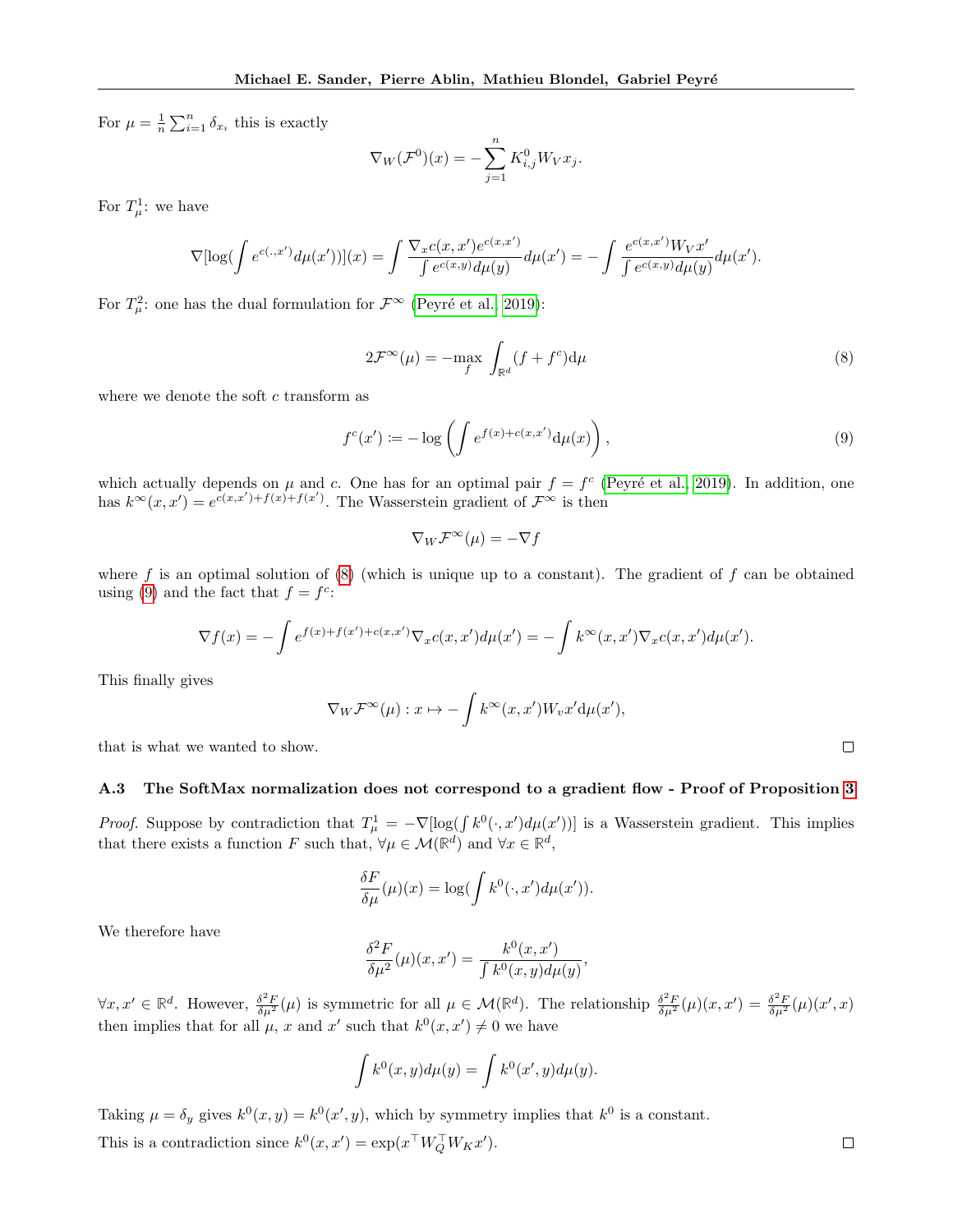### A.4 Sinkformer's PDE - Proof of Theorem [1](#page-5-0)

*Proof.* Since  $W_Q^{\top} W_K$  is positive-definite we write it  $W_Q^{\top} W_K = A^2$  where A is positive-definite. Note that thanks to Proposition [1,](#page-3-2) if  $\kappa_{\varepsilon}(x, x') = \exp(-\frac{\|x-x'\|^2}{2\varepsilon})$  $\frac{-x'\|^2}{2\varepsilon}$ , one has under Assumption [1](#page-4-3) that  $\kappa_{\varepsilon}^{\infty}(Ax, Ax') = k_{\varepsilon}^{\infty}(x, x')$ . For  $x \in \mathbb{R}^d$ , we have

$$
\overline{T}_{\mu,\varepsilon}^{\infty}(A^{-1}x) = \frac{1}{\varepsilon} \left( \int \kappa_{\varepsilon}^{\infty}(x, Ax') W_V x' \rho(x') dx' - W_V A^{-1} x \right).
$$

We perform the change of variable  $y = Ax'$ . This gives

$$
\overline{T}^{\infty}_{\mu,\varepsilon}(A^{-1}x) = \frac{1}{\varepsilon} (\int \kappa_{\varepsilon}^{\infty}(x,y) W_V A^{-1} y \rho(A^{-1}y) C_A dy - W_V A^{-1} x),
$$

where  $C_A$  depends only on A. We then apply Theorem 1 from [Marshall and Coifman](#page-9-7) [\(2019\)](#page-9-7) with  $f = W_V A^{-1}$ ,  $q(x) = \rho(A^{-1}x)$  and  $w = \frac{1}{C_A}$ , to obtain that

$$
\overline{T}^{\infty}_{\mu,\varepsilon}(A^{-1}\cdot) \to \frac{2\nabla f \nabla (q^{1/2})}{q^{1/2}} = W_V A^{-1} \frac{\nabla q}{q}
$$

in  $L^2$  norm. Since  $q(x) = \rho(A^{-1}x)$  we have obtained that  $\frac{\nabla q}{q} = A^{-1} \frac{\nabla \rho}{\rho}(A^{-1} \cdot)$  so that

$$
\overline{T}^{\infty}_{\mu,\varepsilon}(A^{-1}x) \to W_V A^{-2} \frac{\nabla \rho}{\rho} (A^{-1}x) = W_V (W_Q^{\top} W_K)^{-1} \frac{\nabla \rho}{\rho} (A^{-1}x).
$$

In other words,

$$
\overline{T}_{\mu,\varepsilon}^{\infty} \to W_V (W_Q^{\top} W_K)^{-1} \frac{\nabla \rho}{\rho},
$$

which is exactly what we wanted to show. Note that when  $W_V = -W_Q^{\top} W_K$  this gives the expected result. The general form for the PDE is then

$$
\partial_t \rho = \text{div}(-W_V (W_Q^\top W_K)^{-1} \frac{\nabla \rho}{\rho} \times \rho)
$$

 $\partial_t \rho = \Delta \rho$ 

which gives

if  $W_V = -W_Q^{\top} W_K$ .

## A.5 Transformer's PDE - Proof of Proposition [4](#page-5-1)

*Proof.* Let  $x \in \mathbb{R}^d$  and consider

$$
g_\varepsilon(x)=\varepsilon T^1_{\mu,\varepsilon}(W_Q^{-1}x)=\frac{\int e^{-\frac{\|x-W_Kx'\|^2}{2\varepsilon}}W_Vx'\rho(x')dx'}{\int e^{-\frac{\|x-W_Kx'\|^2}{2\varepsilon}}\rho(x')dx'}
$$

.

We perform the change of variable  $y = W_K x'$ . This gives:

$$
g_{\varepsilon}(x) = \frac{\int e^{-\frac{||x-y||^2}{2\varepsilon}} W_V W_K^{-1} y \rho(W_K^{-1} y) dy}{\int e^{-\frac{||x-y'||^2}{2\varepsilon}} \rho(W_K^{-1} y) dy}.
$$

Using the Laplace expansion result from [Singer](#page-10-7) [\(2006\)](#page-10-7), we obtain that

$$
g_{\varepsilon}(x)=W_VW_K^{-1}\frac{x\rho(W_K^{-1}x)+\frac{\varepsilon}{2}\Delta(x\rho(W_K^{-1}x))+o(\varepsilon)}{\rho(W_K^{-1}x)+\frac{\varepsilon}{2}\Delta(\rho(W_K^{-1}x))+o(\varepsilon)}.
$$

By doing a Taylor expansion for the denominator, we find

$$
g_\varepsilon(x)=W_VW_K^{-1}(x+\frac{\varepsilon}{2}\frac{\Delta(x\rho(W_K^{-1}x)}{\rho(W_K^{-1}x)}+o(\varepsilon))(1-\frac{\varepsilon}{2}\frac{\Delta(\rho(W_K^{-1}x))}{\rho(W_K^{-1}x)}+o(\varepsilon))
$$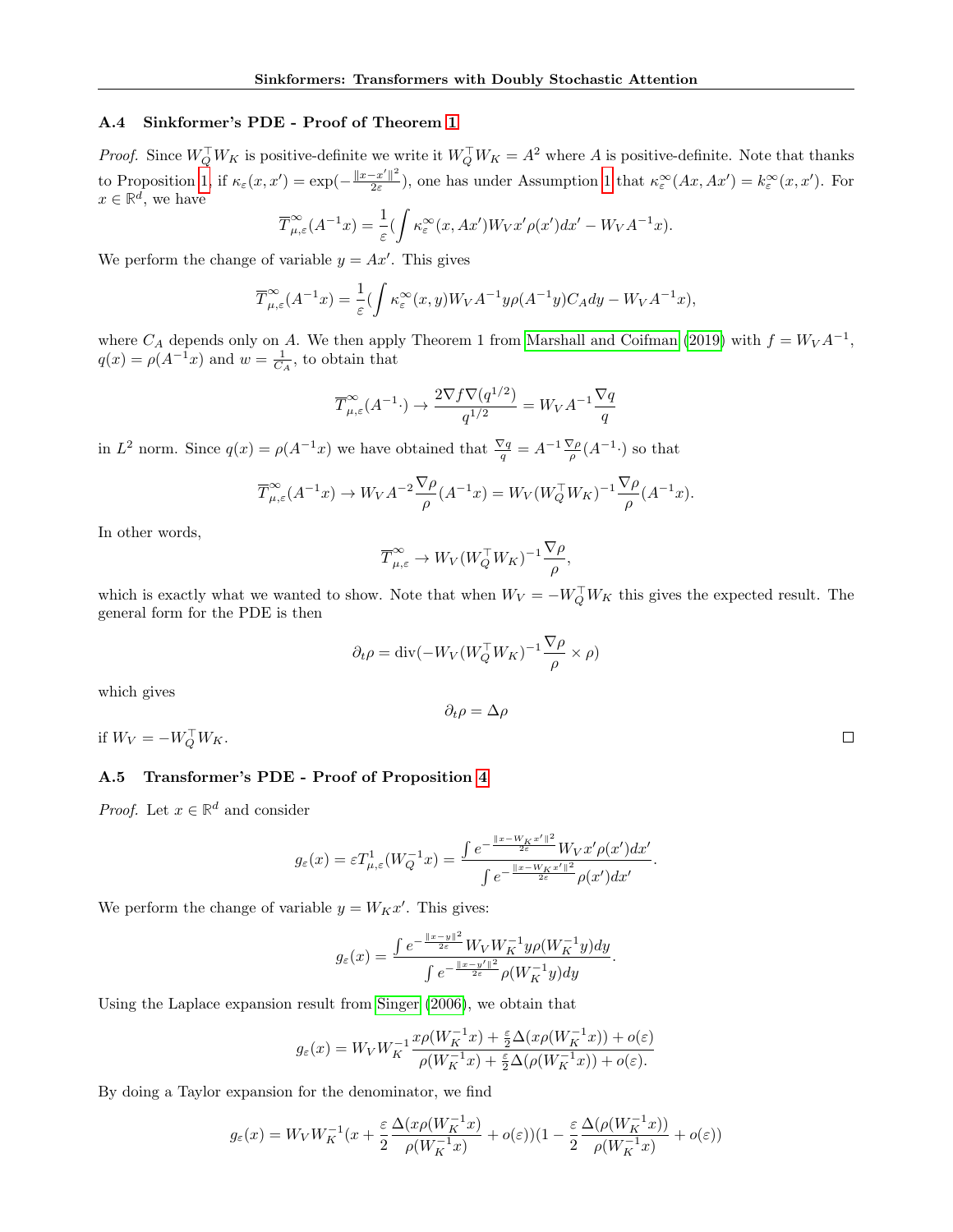and

$$
g_\varepsilon(x)=W_VW_K^{-1}(x+\varepsilon\frac{\nabla(\rho(W_K^{-1}x))}{\rho(W_K^{-1}x)}+o(\varepsilon).)
$$

Since  $\overline{T}_{\mu,\varepsilon}^1 = T_{\mu,\varepsilon}^1 + \frac{1}{\varepsilon}W_Q^{\top}W_Q = \frac{1}{\varepsilon}(g_{\varepsilon}(W_Qx) + W_Q^{\top}W_Qx)$  and because  $W_VW_K^{-1} = -W_Q^{\top}W_KW_K^{-1} = -W_Q^{\top}$  we have

$$
\overline{T}^1_{\mu,\varepsilon}=-W_Q^\top W^{-1}_K \frac{\nabla\rho(W_K^{-1}W_Qx))}{\rho(W_K^{-1}W_Qx)}+o(1)
$$

 $\Box$ 

which is exactly the expected result.

### <span id="page-14-1"></span>B IMPLEMENTATION DETAILS

We implement Sinkhorn's algorithm in log domain for stability. Given a matrix  $K^0 \in \mathbb{R}^{n \times n}$  such that  $K^0_{i,j} = e^{C_{i,j}}$ for some  $C \in \mathbb{R}^{n \times n}$ , Sinkhorn's algorithm [\(3\)](#page-2-1) approaches  $(f, g) \in \mathbb{R}^n \times \mathbb{R}^n$  such that  $K^{\infty} = \text{diag}(e^{f^{\infty}})K^0 \text{diag}(e^{g^{\infty}})$ by iterating in log domain, starting from  $g^0 = \mathbb{0}_n$ ,

$$
f^{l+1} = \log(\mathbb{1}_n/n) - \log(Ke^{g^l}) \quad \text{if } l \text{ is even}
$$
  

$$
g^{l+1} = \log(\mathbb{1}_n/n) - \log(K^\top e^{f^l}) \quad \text{if } l \text{ is odd.}
$$

This allows for fast and accurate computations, where  $log(Ke^{g^l})$  and  $log(K^{\top}e^{f^l})$  are computed using log-sum-exp.

## <span id="page-14-0"></span>C EXPERIMENTAL DETAILS

#### C.1 ModelNet 40 classification

Set Transformers. For our experiments on ModelNet using Set Transformers, we first prepossess the ModelNet 40 dataset. We then uniformly sample 5000 points from each element in the dataset. Our architecture is composed of two ISAB layers in the encoder and a decoder composed of a SAB and a Pooling by Multihead Attention (PMA) module. For the training, we use a batch-size of 64 and we use Adam [\(Kingma and Ba, 2014\)](#page-9-24). The training is done over 300 epochs. The initial learning rate is  $10^{-3}$  and is decayed by a factor 10 after 200 epochs.

Point Cloud Transformers. For our experiments on ModelNet using Point Clouds Transformers, we uniformly sample 1024 points from each element in the dataset. For the training, we use a batch-size of 32 and we use SGD [\(Ruder, 2016\)](#page-9-25). The training is done over 300 epochs. The initial learning rate is  $10^{-4}$  and is decayed by a factor 10 after 250 epochs.

#### C.2 Sentiment Analysis

We use the code available at the repository nlp-turorial<sup>[1](#page-14-2)</sup>, where a pretrained Transformer is fine-tuned on the IMDb dataset. In our experiment, we reset the parameters of the pretrained Transformer and train it from scratch on the IMDb dataset. We use an architecture of depth 6, with 8 heads. For the training, we use a batch-size of 32 and we use Adam. The training is done over 15 epochs. The initial learning rate is 10<sup>−</sup><sup>4</sup> and is decayed by a factor 10 after 12 epochs.

### C.3 Neural Machine Translation

We use the Transformer from fairseq and the command for training it on the IWSLT'14<sup>[2](#page-14-3)</sup> dataset. When fine-tuning a Sinkformer, we simply divide the original learning rate by 10.

<span id="page-14-2"></span> $1$ [https://github.com/lyeoni/nlp-tutorial/tree/master/text-classification-transformer](#page-0-2)

<span id="page-14-3"></span><sup>2</sup>[https://github.com/pytorch/fairseq/blob/main/examples/translation/README.md](#page-0-2)